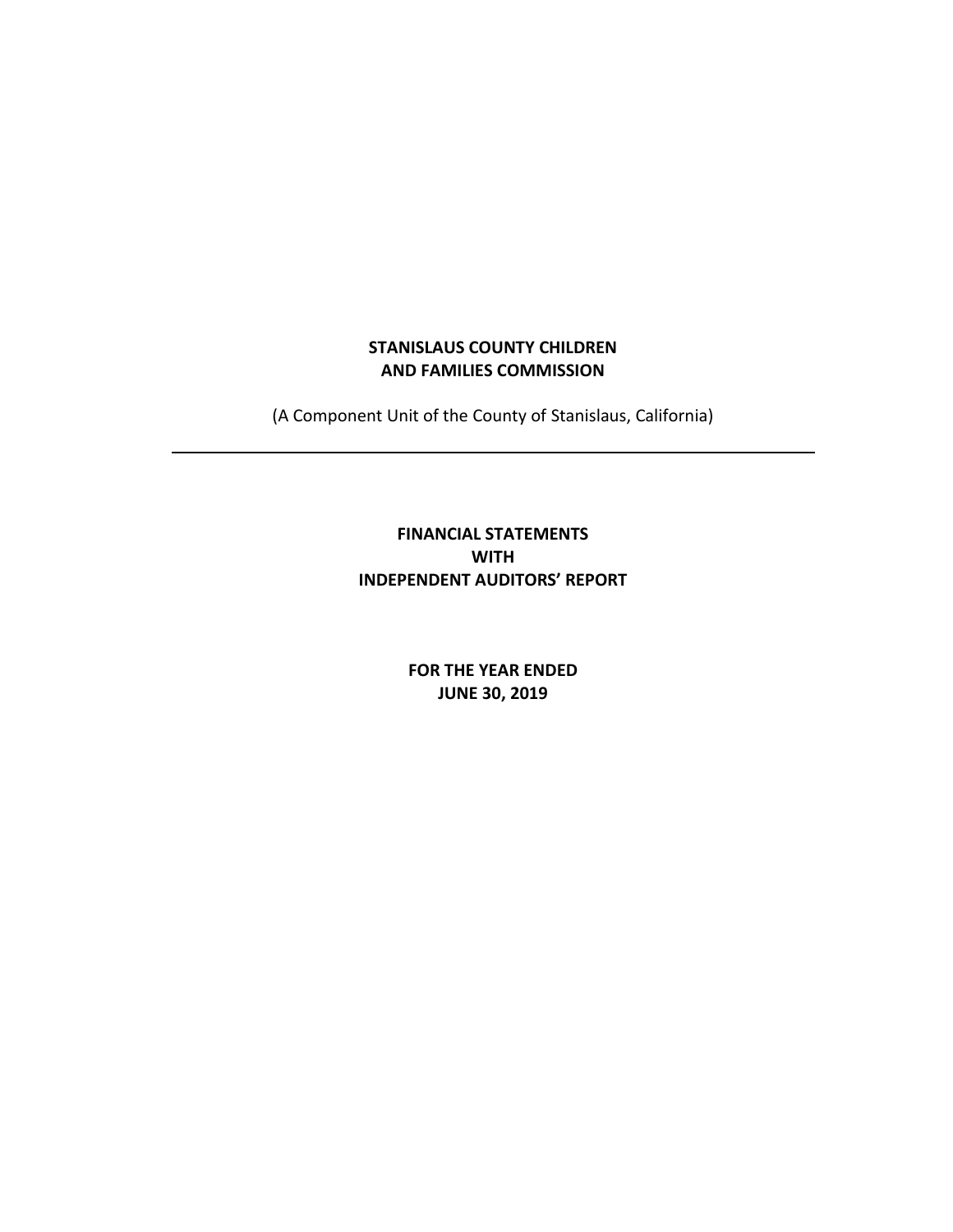# **TABLE OF CONTENTS**

| <b>Financial Statements:</b>                                      |  |
|-------------------------------------------------------------------|--|
| Government-Wide Financial Statements:                             |  |
| <b>Fund Financial Statements:</b>                                 |  |
|                                                                   |  |
| Reconciliation of Governmental Fund Balance Sheet to the          |  |
| Statement of Revenues, Expenditures, and Changes in               |  |
| Reconciliation of the Changes in Fund Balance to the              |  |
|                                                                   |  |
| Statement of Revenues, Expenditures, and Changes in Fund Balance- |  |
|                                                                   |  |
|                                                                   |  |
| <b>Required Supplementary Information:</b>                        |  |
| Schedule of the Commission's Proportionate Share of the County's  |  |
| <b>Other Reports:</b>                                             |  |
| Independent Auditors' Report on Internal Control Over Financial   |  |
| Reporting and on Compliance and Other Matters Based on an         |  |
| Audit of Financial Statements Performed in Accordance with        |  |
|                                                                   |  |
|                                                                   |  |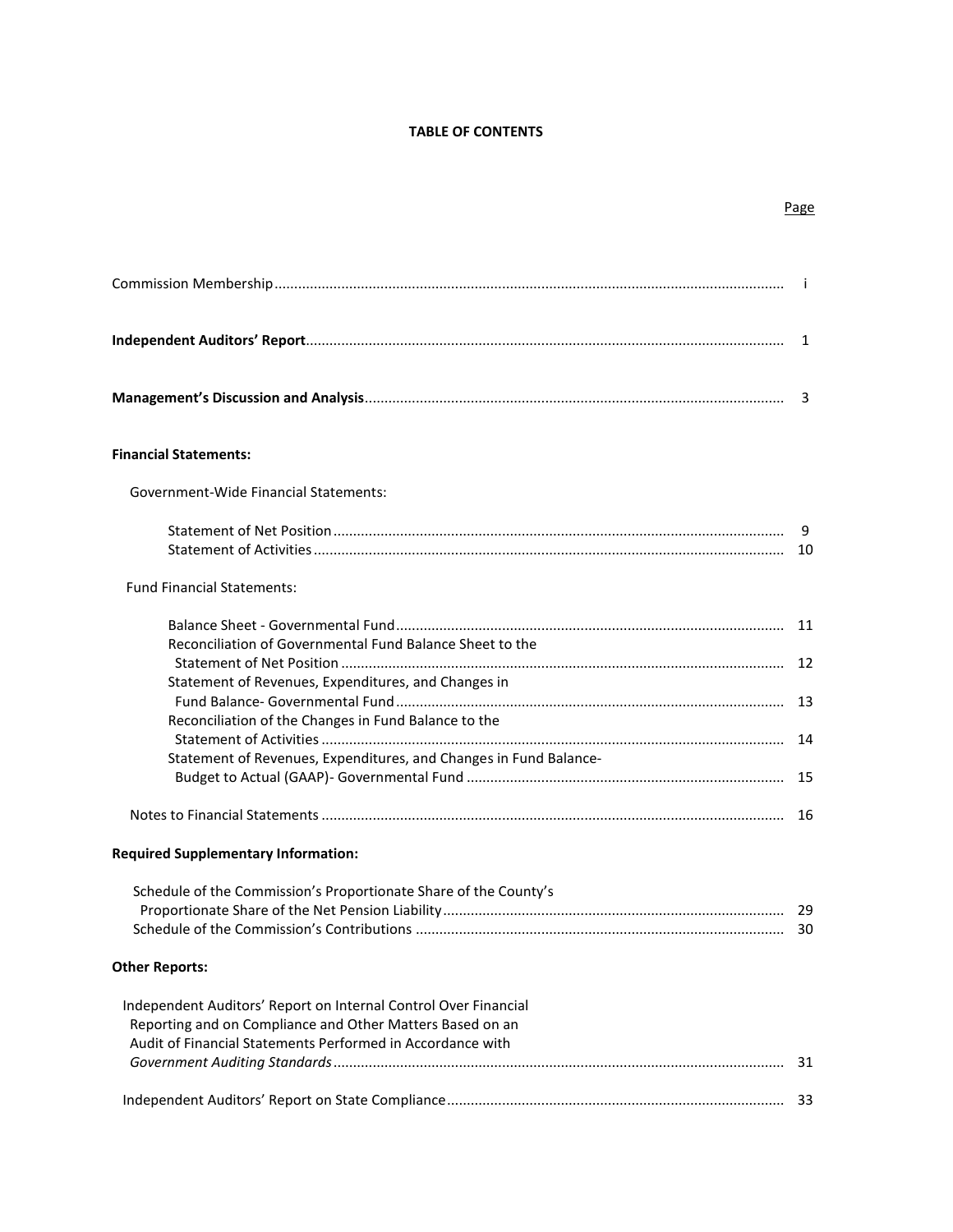# **STANISLAUS COUNTY CHILDREN AND FAMILIES COMMISSION COMMISSION MEMBERSHIP AS OF JUNE 30, 2019**

| Name                            | <b>Position</b>                                        | <b>Original Appointment</b> | <b>Term Expires</b> |
|---------------------------------|--------------------------------------------------------|-----------------------------|---------------------|
| Vicki Bauman                    | School Representative                                  | June 2005                   | August 2019         |
| Vito Chiesa                     | <b>Board of Supervisors</b>                            | January 2009                | December 2020       |
| David Cooper                    | Community Representative                               | September 2006              | August 2021         |
| Ignacio Cantu Jr                | Community Representative                               | October 2017                | August 2020         |
| Mary Ann Lilly-Tengowski        | Director, Health Services Agency                       | November 2007               | Permanent           |
| Nelly<br>Paredes-Waslborn, PH.D | Community Representative<br><b>Vice-Chair</b>          | Sepetember 2004             | August 2019         |
| Kathryn Harwell                 | Director, Community Services<br>Agency<br><b>Chair</b> | August 2016                 | Permanent           |
| Armand George Skol              | Community Representative                               | June 2002                   | August 2020         |
| Julie Vaishampayan, MD          | <b>Health Officer</b>                                  | May 2017                    | Permanent           |
|                                 |                                                        |                             |                     |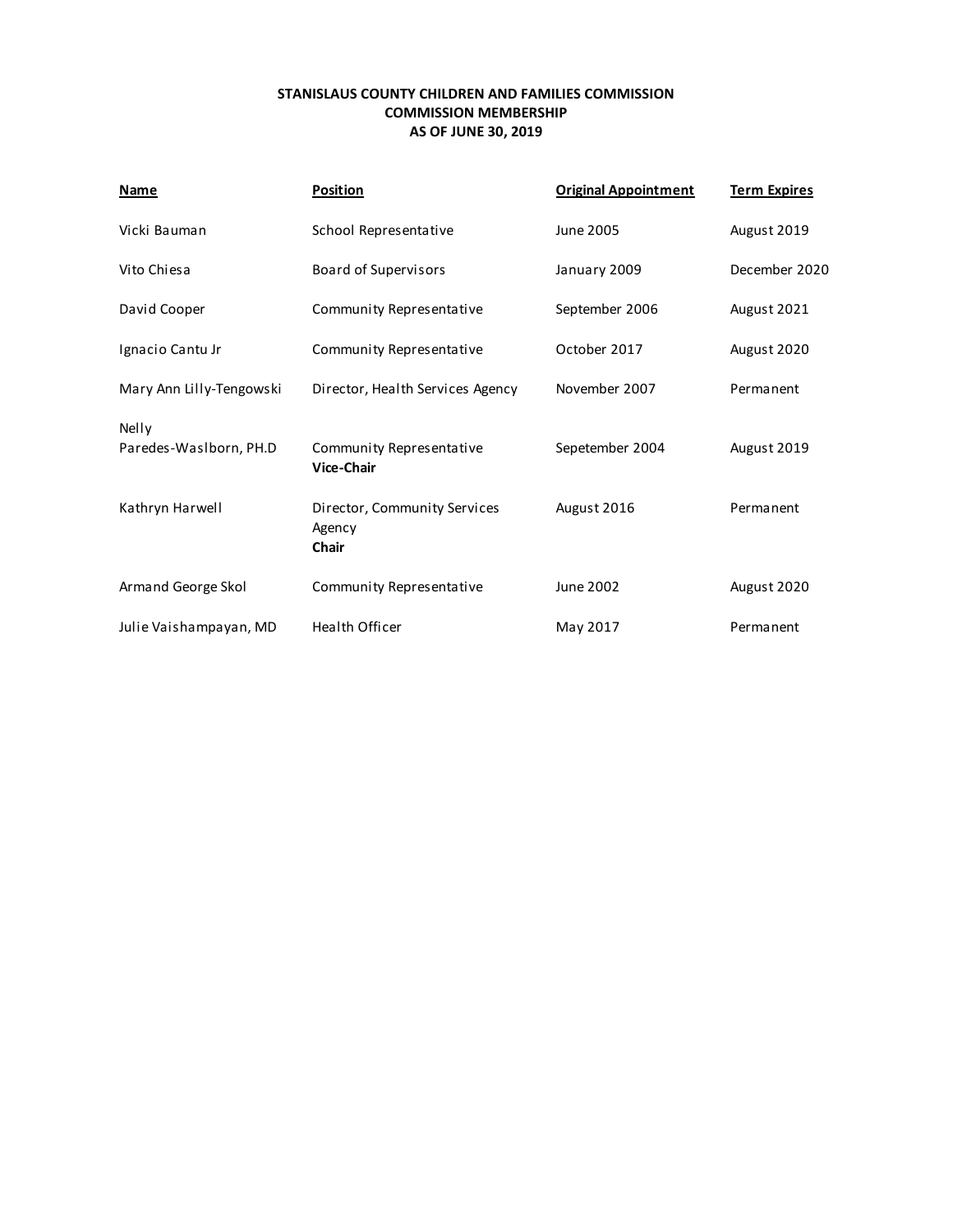

#### **INDEPENDENT AUDITORS' REPORT**

To the Board of Commissioners Stanislaus County Children and Families Commission

#### **Report on the Financial Statements**

We have audited the accompanying financial statements of the governmental activities and major fund of the Stanislaus County Children and Families Commission (the Commission), a component unit of the County of Stanislaus, California (the County), as of and for the year ended June 30, 2019, the related notes to the financial statements, and the respective budgetary comparison for the general fund, which collectively comprise the Commission's financial statements as listed in the table of contents.

#### **Management's Responsibility for the Financial Statements**

Management is responsible for the preparation and fair presentation of these financial statements in accordance with accounting principles generally accepted in the United States of America; this includes the design, implementation, and maintenance of internal control relevant to the preparation and fair presentation of financial statements that are free from material misstatement, whether due to fraud or error.

#### **Auditors' Responsibility**

Our responsibility is to express an opinion on these financial statements based on our audit. We conducted our audit in accordance with auditing standards generally accepted in the United States of America and the standards applicable to financial audits contained in *Government Auditing Standards*, issued by the Comptroller General of the United States. Those standards require that we plan and perform the audit to obtain reasonable assurance about whether the financial statements are free from material misstatement.

An audit involves performing procedures to obtain audit evidence about the amounts and disclosures in the financial statements. The procedures selected depend on the auditor's judgment, including the assessment of the risks of material misstatement of the financial statements, whether due to fraud or error. In making those risk assessments, the auditor considers internal control relevant to the entity's preparation and fair presentation of the financial statements in order to design audit procedures that are appropriate in the circumstances, but not for the purpose of expressing an opinion on the effectiveness of the entity's internal control. Accordingly, we express no such opinion. An audit also includes evaluating the appropriateness of accounting policies used and the reasonableness of significant accounting estimates made by management, as well as evaluating the overall presentation of the financial statements.

We believe that the audit evidence we have obtained is sufficient and appropriate to provide a basis for our audit opinion.

#### **Opinion**

In our opinion, the financial statements referred to above present fairly, in all material respects, the respective financial position of the governmental activities and major fund of the Commission, as of June 30, 2019, the respective changes in financial position and the respective budgetary comparison statement for the general fund for the year then ended in accordance with accounting principles generally accepted in the United States of America.

**7473 N. INGRAM AVE., SUITE 102 FRESNO, CA 93711**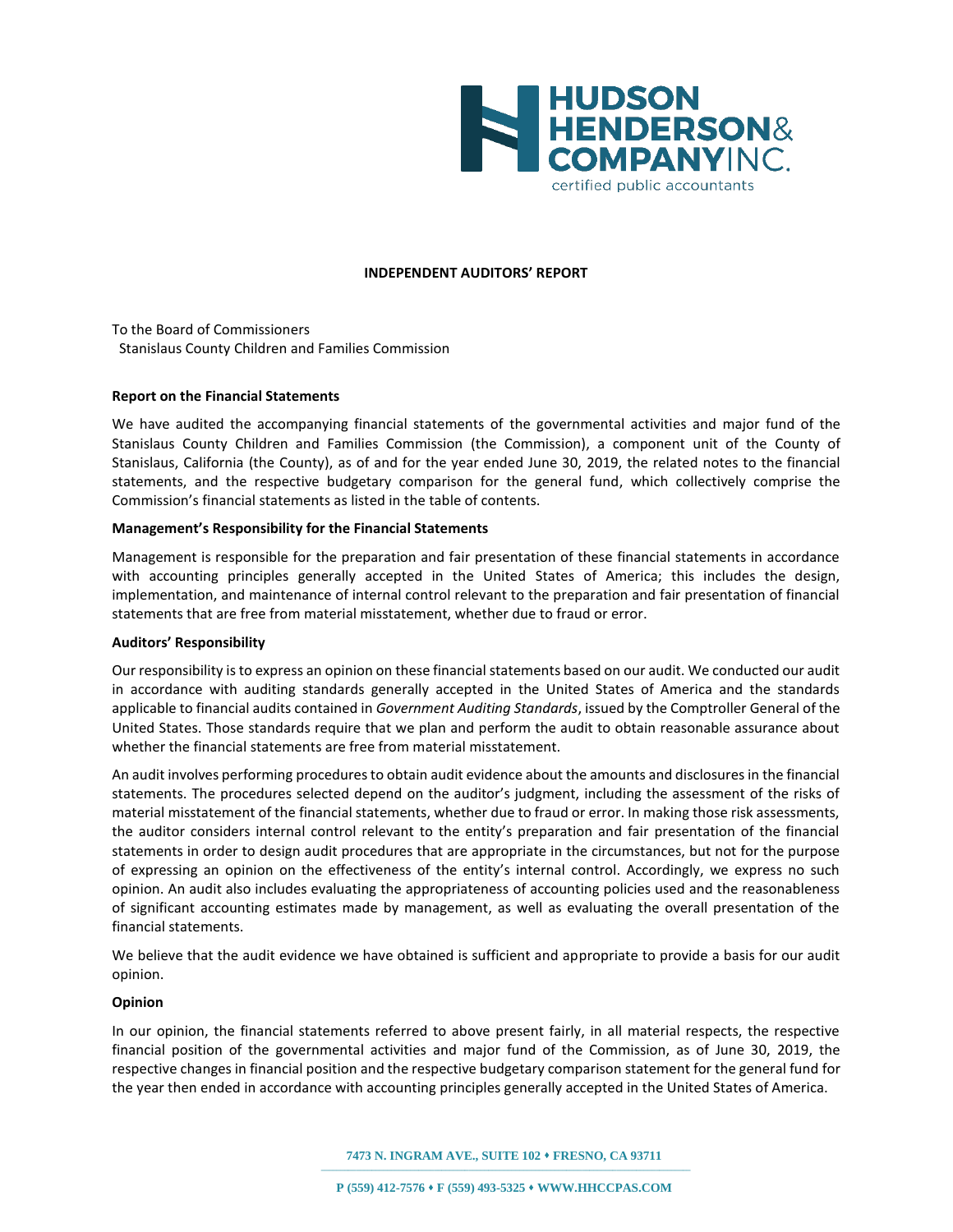#### **Other Matters**

#### *Required Supplementary Information*

Accounting principles generally accepted in the United States of America require that the management's discussion and analysis on pages 3-8, the schedule of the Commission's proportionate share of the County's proportionate share of the net pension liability on page 29, and the schedule of the Commission's contributions on page 30 be presented to supplement the basic financial statements. Such information, although not a part of the basic financial statements, is required by the Governmental Accounting Standards Board, who considers it to be an essential part of financial reporting for placing the basic financial statements in an appropriate operational, economic, or historical context. We have applied certain limited procedures to the required supplementary information in accordance with auditing standards generally accepted in the United States of America, which consisted of inquiries of management about the methods of preparing the information and comparing the information for consistency with management's responses to our inquiries, the basic financial statements, and other knowledge we obtained during our audit of the basic financial statements. We do not express an opinion or provide any assurance on the information because the limited procedures do not provide us with sufficient evidence to express an opinion or provide any assurance.

#### *Other Information*

Our audit was conducted for the purpose of forming opinions on the financial statements that collectively comprise the Commission's basic financial statements. The Commission Membership is presented for purposes of additional analysis and is not a required part of the basic financial statements.

The Commission Membership has not been subjected to the auditing procedures applied in the audit of the basic financial statements and, accordingly, we do not express an opinion or provide any assurance on it.

#### **Other Reporting Required by** *Government Auditing Standards*

In accordance with *Government Auditing Standards*, we have also issued our report dated October 7, 2019, on our consideration of the Commission's internal control over financial reporting and on our tests of its compliance with certain provisions of laws, regulations, contracts, and grant agreements and other matters. The purpose of that report is to describe the scope of our testing of internal control over financial reporting and compliance and the results of that testing, and not to provide an opinion on internal control over financial reporting or on compliance. That report is an integral part of an audit performed in accordance with *Government Auditing Standards* in considering the Commission's internal control over financial reporting and compliance.

HUDSON HENDERSON & COMPANY, INC.

Hudson Handerson 6 Company, Inc.

Fresno, California October 7, 2019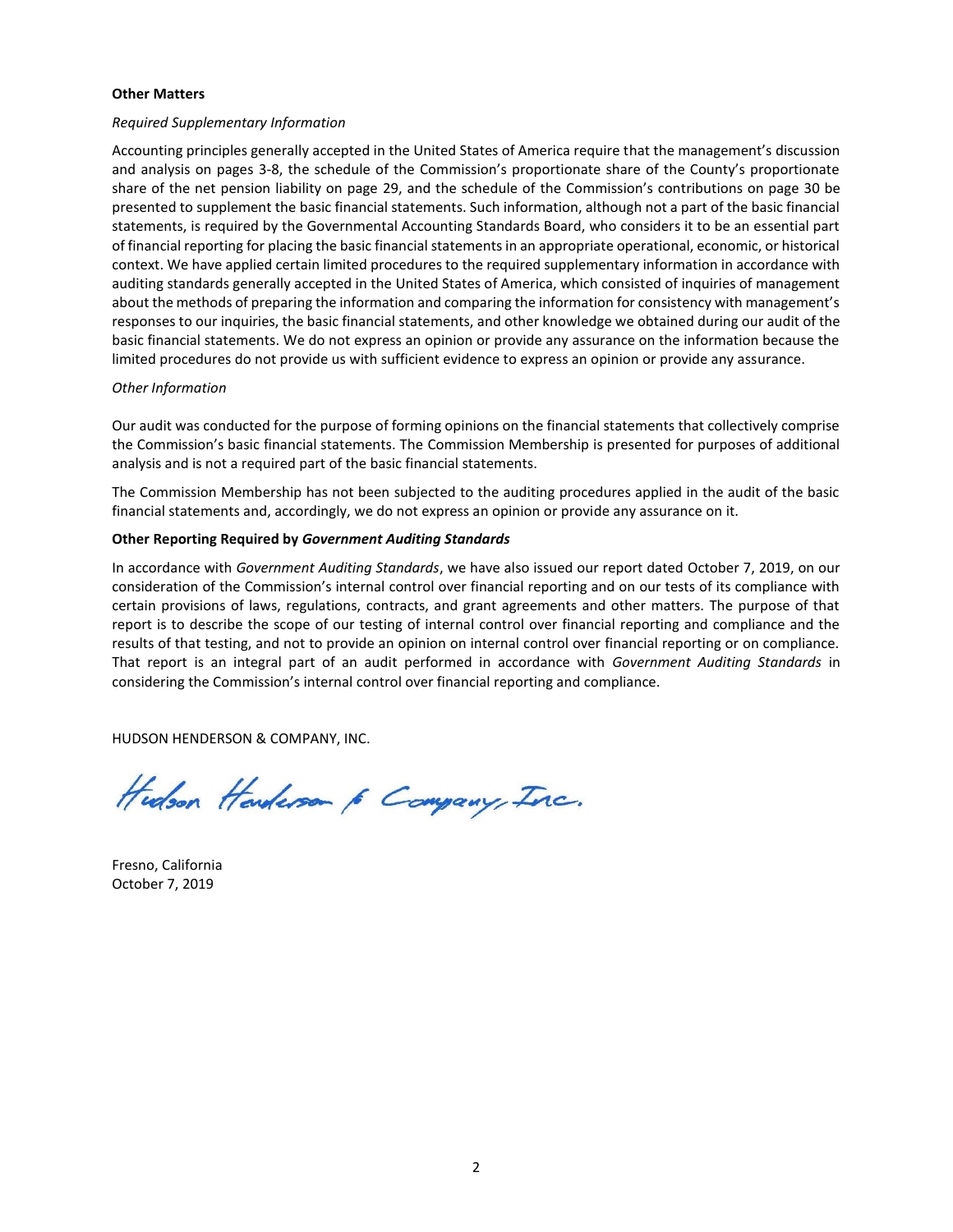

### **STANISLAUS COUNTY CHILDREN AND FAMILIES COMMISSION MANAGEMENT'S DISCUSSION AND ANALYSIS JUNE 30, 2019**

This section of the Stanislaus County Children and Families Commission's (the Commission) annual financial report presents management's discussion and analysis of the Commission's financial performance for the fiscal year ended June 30, 2019. It is important to read this section in conjunction with the basic financial statements and notes in this audit.

## **OVERVIEW OF THE ENTITY**

The Stanislaus County Children and Families Commission was established by the Stanislaus County Board of Supervisors on December 8, 1998, pursuant to Ordinance #687. The ordinance provides that the Commission shall operate as an independent County agency and be governed by a nine-member Board of Commissioners appointed by the Stanislaus County Board of Supervisors with independent strategic planning and budget authority. The Commission operates under the regulatory guidance of the California Health and Safety Code and was formed as a result of the passage of Proposition 10 by California voters in November of 1998.

The mission of the Commission is to be a catalyst to help give children and families the best start. The Commission achieves its mission by focusing its efforts on family functioning, health, child development, and sustainable systems.

Fiscal Year 2018-2019 contained a number of significant outcomes for the Commission. The most significant was the completion of a strategic direction/planning process resulting in a new five-year Strategic Plan for the Commission and a new five-year long-range fiscal model which was approved on December 10, 2018. This Commission meeting also included other fiscal actions, including program reductions, taken to support the Strategic Plan the impact of which will more significantly be seen in Fiscal Year 2019-2020.

The Commission consistently reaches tens of thousands of children, parents, and providers each year through their service contracts. Primary functions of Commission staff are preparing and monitoring contracts for services, processing contract invoices, and ensuring compliance with Commission policies and procedures and State code. The Commission also interfaces with various community initiatives and promotes collaboration among partners with a strong focus on funded program outcomes. Functions and priorities of staff will evolve as the new strategic plan is implemented.

#### **FISCAL YEAR 2018-2019 FINANCIAL HIGHLIGHTS**

Fiscal Year 2018-2019 showed a significant decrease in projected expenditures as a result of the discontinuance of services of one funded partner prior to the fiscal year end. This was a planned discontinuance of a program which ultimately took place one quarter earlier than projected resulting in lower expenditures. Also, in Fiscal Year 2018- 2019 there was a significant reduction in use of fund balance for budget balancing. There was a total use of \$53,485 in fund balance in Fiscal Year 2018-2019 versus of use of nearly \$1.8 million in Fiscal Year 2017-2018. This decreased use of fund balance reflects strategic policy decisions made by Commission.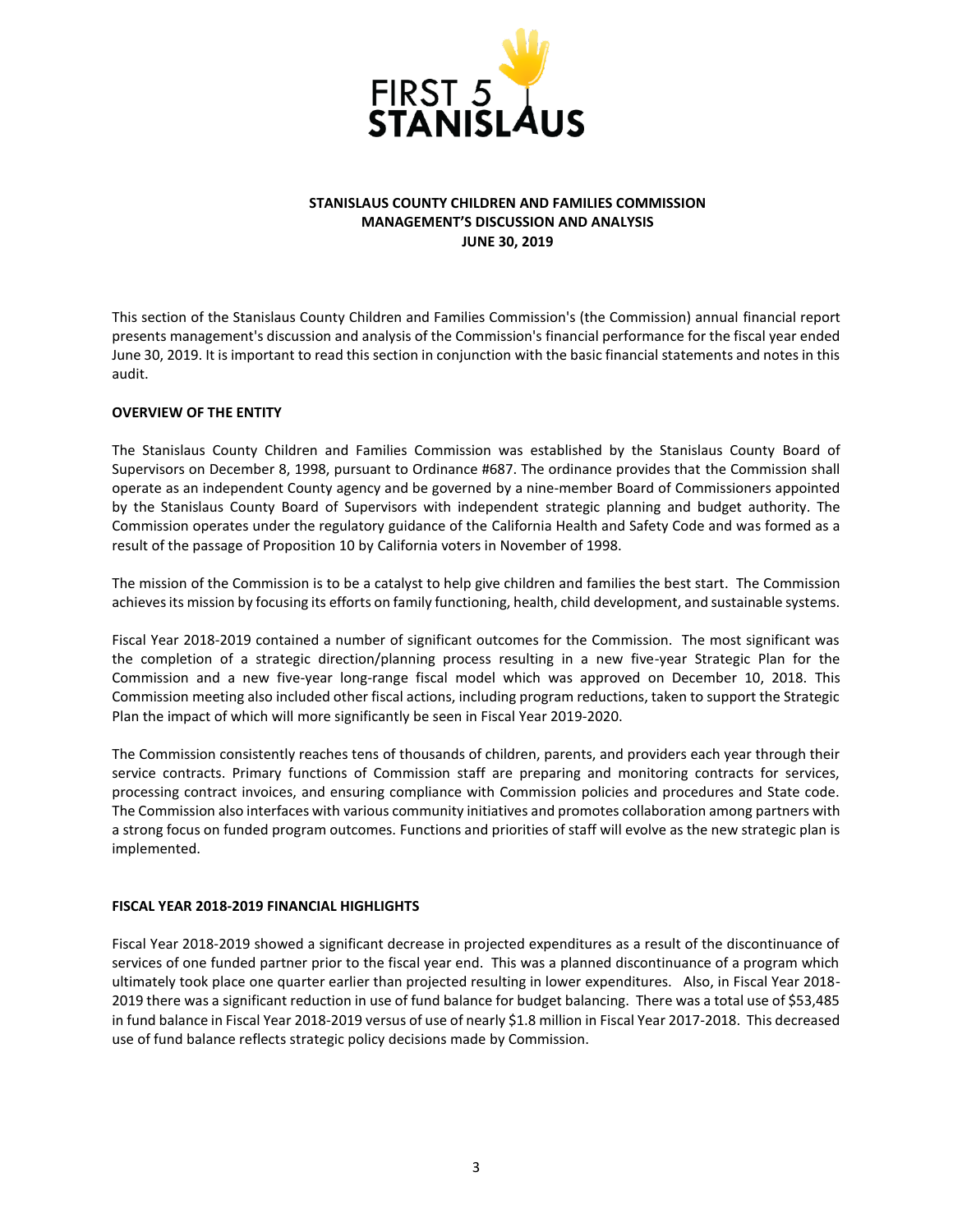The highlights of Fiscal Year 2018-2019 reflect a combination of planning and policy work to create expenditures that more closely match revenues and to provide greater long-term stability to the organization:

- Total revenues increased \$484,899 (10.47%) from 2018 to 2019 primarily due to an increase in Proposition 56 funds received in 2019. Total revenues were \$5,107,064 in Fiscal Year 2018-2019.
- Commission expenses decreased \$1,541,236 (23.5%) as compared to the prior year. The decrease was largely the result of an \$800,000 decrease in program expenses as part of the final budget and an early termination of a program contract. This policy decision reflected the Commission's objective to move toward more closely balancing the Commission's budget to actual revenues. Total expenses were \$5,030,104 in Fiscal Year 2018-2019.
- The use of Commission reserves decreased by \$1,744,427 (97.3%) as compared to the prior year. The total use of Commission reserves was \$53,485 in Fiscal Year 2018-2019.

#### **OVERVIEW OF FINANCIAL STATEMENTS**

This annual report consists of three parts – the management's discussion and analysis (this section), the basic financial statements, and supplementary information. The three sections together provide a comprehensive overview of the Commission. The basic financial statements are comprised of two kinds of statements that present financial information from different perspectives:

- **Government-wide financial statements**, which comprise the first two statements, provide both short-term and long-term information about the Commission's overall financial position.
- **Fund financial statements** focus on reporting the individual parts of the Commission's operations in more detail. The fund financial statements comprises the remaining statements.
	- o **Government funds** statements tell how general governmental services were financed in the shortterm as well as what remains for future spending.

The basic financial statements also include notes that explain some of the information within the statements and provide more detailed data. These are followed by a section of required supplementary information which further explains and supports the basic financial statements.

#### **Government-Wide Statements**

The government-wide statements report information about the Commission as a whole using accounting methods similar to those used by private-sector companies.

The *Statement of Net Position* presents information on all of the Commission's assets and liabilities, with the difference between the two reported as *net position.* Changes in net position may serve as a useful indicator of the financial position of the Commission.

The *Statement of Activities* presents information showing how the Commission's net position changed during the fiscal year. All changes in net position are reported as soon as the underlying event giving rise to the change occurs, regardless of the timing of related cash flows*.* Thus, revenues and expenses are reported in the statement for some items that will only result in cash flows in future fiscal years (e.g., earned but unused vacation leave).

#### **Fund Financial Statements**

The fund financial statements provide more detailed information about the Commission's most significant funds – not the Commission as a whole. Funds are accounting devises that the Commission uses to keep track of specific sources of funding and spending for particular programs. Some funds are required to be established by state law and by bond covenants. The Commission establishes other funds to control and manage money for purposes or to show that the Commission is meeting legal responsibility for using certain revenues.

As a rule, governmental fund financial statements focus on near-term inflows and outflows of spendable resources and on balances of spendable resources at the end of the fiscal year.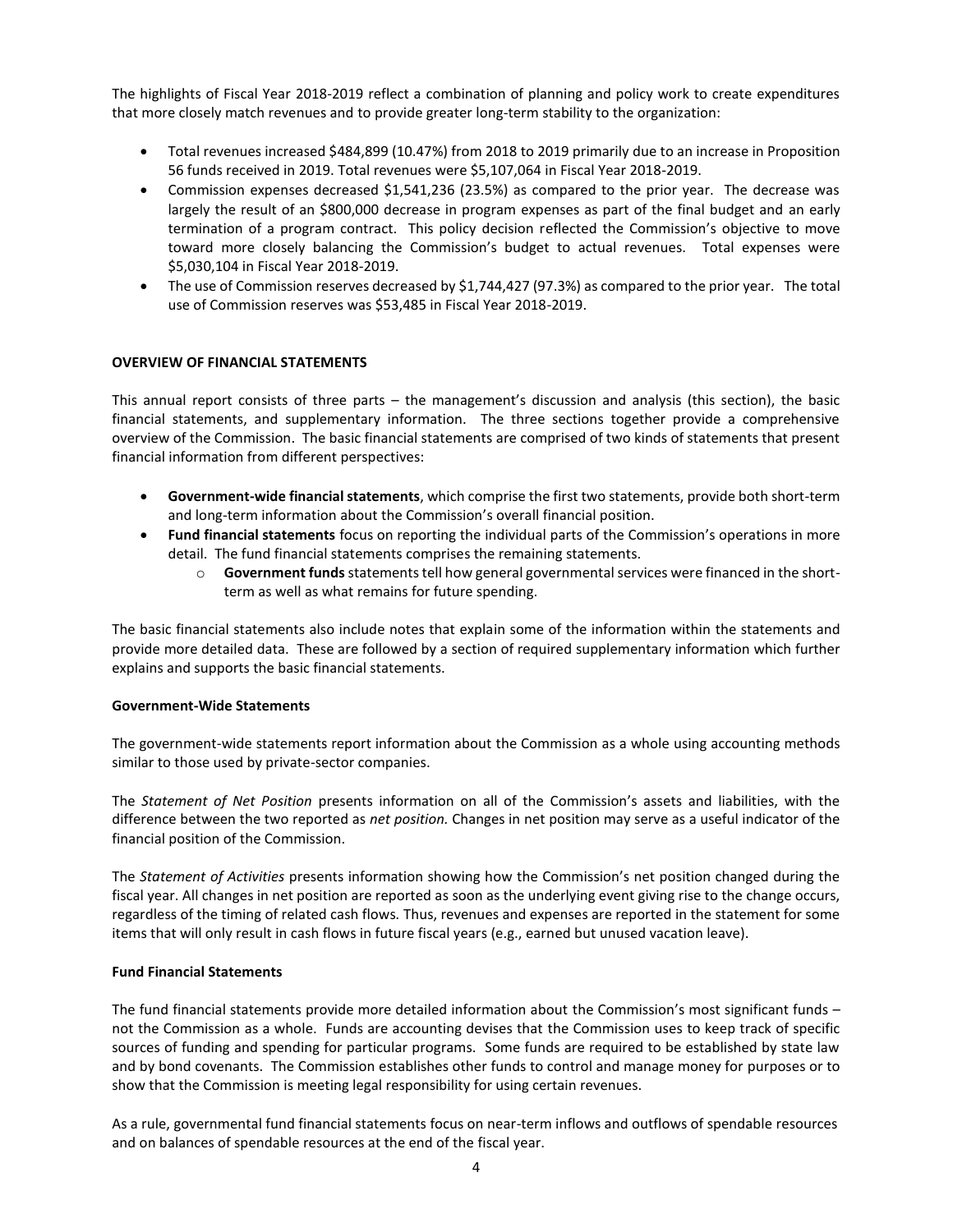The Commission adopts an annual appropriated budget. A budgetary comparison statement has been provided for this fund to demonstrate compliance with the adopted budget.

The Commission was created as an independent County agency by an ordinance of the Board of Supervisors, who acted under the authority of California State law. A nine-member Board of Commissioners appointed by the Board of Supervisors governs the Commission and authorizes expenditures. The County classifies the Commission as a County agency unit of local government and includes the Commission's basic financial statements in the County's basic financial statements.

#### **CONDENSED FINANCIAL STATEMENTS**

The following tables summarize the Commission's 1) Statement of Net Position (government-wide financials) and 2) Statement of Activities (change in net position). Both tables are summarized for the last three years.

|                                                           | 2019<br>2018    |    |           | 2017            |  |  |
|-----------------------------------------------------------|-----------------|----|-----------|-----------------|--|--|
| <b>ASSETS</b><br>Current assets<br>Capital assets, net of | \$<br>7,125,134 | \$ | 7,050,810 | \$<br>9,014,467 |  |  |
| accumulated depreciation                                  |                 |    | 1,214     | 2,917           |  |  |
| <b>Total Assets</b>                                       | 7,125,134       |    | 7,052,024 | 9,017,384       |  |  |
| <b>DEFERRED OUTFLOWS</b><br><b>Deferred Pensions</b>      | 440,922         |    | 281,748   | 344,028         |  |  |
| <b>LIABILITIES</b>                                        |                 |    |           |                 |  |  |
| Current liabilities                                       | 639,764         |    | 477,655   | 643,400         |  |  |
| Noncurrent liabilities                                    | 792,839         |    | 817,284   | 744,526         |  |  |
| <b>Total Liabilities</b>                                  | 1,432,603       |    | 1,294,939 | 1,387,926       |  |  |
| <b>DEFERRED INFLOWS</b>                                   |                 |    |           |                 |  |  |
| <b>Deferred Pensions</b>                                  | 20,239          |    | 11,541    | 5,981           |  |  |
| <b>NET POSITION</b>                                       |                 |    |           |                 |  |  |
| Net investment in capital assets                          |                 |    | 1,214     | 2,917           |  |  |
| Unrestricted                                              | 6,113,214       |    | 6,026,078 | 7,964,588       |  |  |
| <b>Total Net Position</b>                                 | \$<br>6,113,214 | \$ | 6,027,292 | \$<br>7,967,505 |  |  |

Highlights of the above statement include:

- The slight increase in total assets over the prior year is due to the Commission's significantly decreased use of reserves.
- Current liabilities increased compared to the prior year due to an increase in accruals for contract costs due to the County.
- Long-term liabilities decreased due to the net pension liability recorded in connection with Governmental Accounting Standards Board (GASB) Statement No. 68 (which was implemented in 2015 - making 2019 the fifth year of implementation).
- Deferred outflows of resources and deferred inflows of resources of \$440,922 and \$20,239, respectively, were recorded in connection with changes in the Commission's proportionate share of the County's proportionate share of the net pension liability.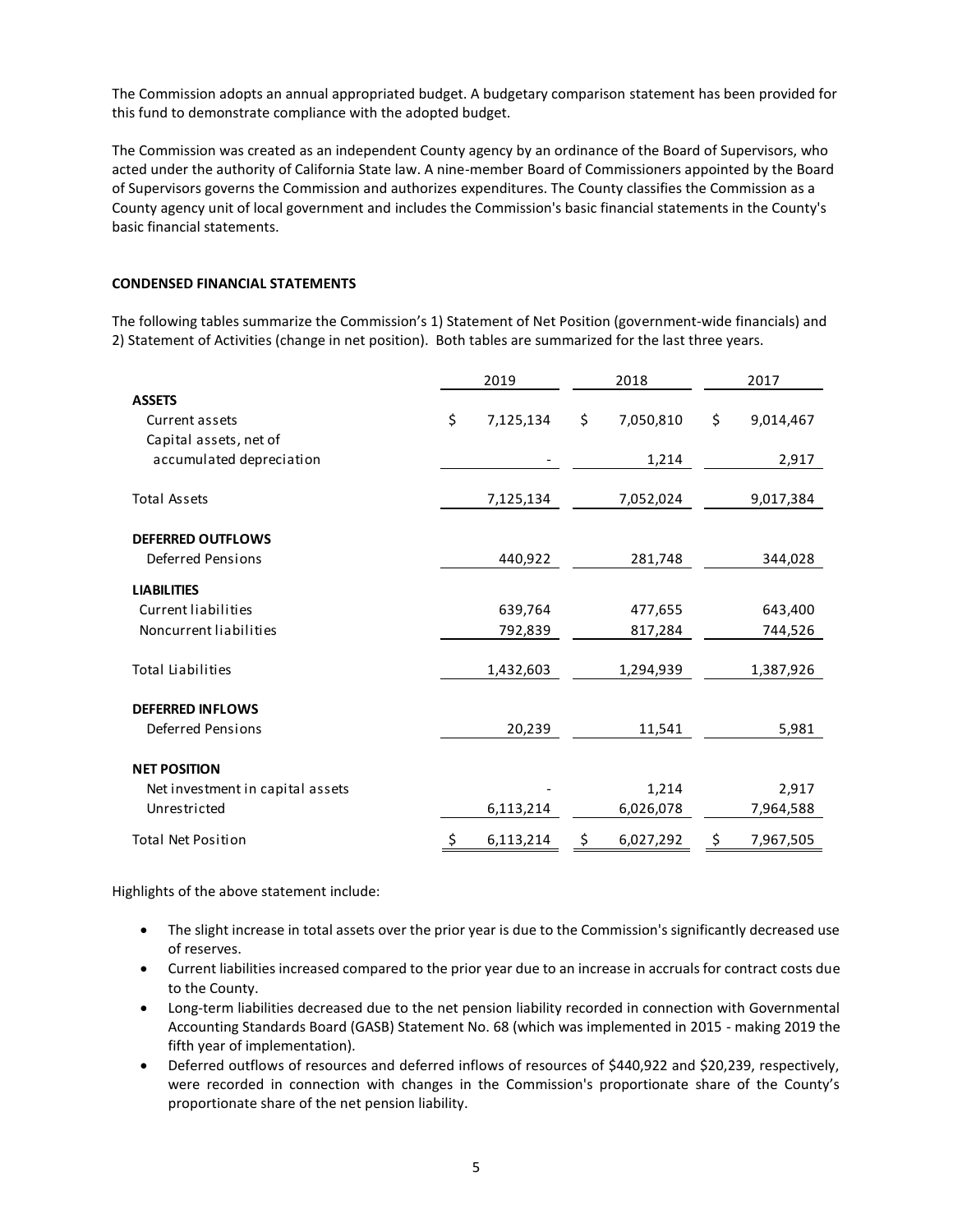|                        | 2019<br>2018 |           |   | 2017        |             |
|------------------------|--------------|-----------|---|-------------|-------------|
| Revenues               |              |           |   |             |             |
| Program revenues       | \$           | 4,879,905 | Ş | 4,557,237   | 4,833,041   |
| General revenues       |              | 236,121   |   | 73,890      | 49,009      |
| <b>Total Revenues</b>  |              | 5,116,026 |   | 4,631,127   | 4,882,050   |
| Expenses               |              | 5,030,104 |   | 6,571,340   | 6,346,303   |
| Change in Net Position |              | 85,922    |   | (1,940,213) | (1,464,253) |

Highlights of the above statement include:

- The Commission has significantly decreased its expenses, so revenues and expenses more closely align. As a result, the change in net position was stabilized.
- Total revenues increased \$484,899 (10.47%) from 2018 to 2019 primarily due to receiving \$478,727 in Prop 56 backfill funds.
- Commission expenditures decreased by \$1,541,236, which is a 23.45% decrease.

#### **OVERALL FINANCIAL POSITION**

Revenue is projected by the State of California to continue to decline for the Commission. The vast majority of Commission revenues are generated from tobacco taxes on tobacco products collected by the State of California and distributed to California's 58 counties based on the percentage of live births in each county. Tobacco tax revenue has decreased significantly since the passage of Prop 10. Revenue declined sharply in 2009-2010 when the federal government imposed higher taxes on tobacco. The increased cost of tobacco products encouraged users to quit smoking and/or purchase tobacco products in areas where taxes are not collected. Additional regulatory changes were implemented in 2017, including an increased smoking age of 21. These changes also included an additional \$2 per pack cigarette tax, though this revenue was not designated to fund County Commissions. The State projected there would be a significant decline in tax revenue as a result of the \$2 per pack increase. To make First 5 whole for this revenue loss, the State committed to "backfill" revenue. The first Proposition 56 backfill payment of approximately \$200,000 was recorded by the Commission at the end of Fiscal Year 2017- 2018. The second backfill payment of \$478,727 was received in the fall of 2018.

Reducing the cost structure of Commission operations has been an important fiscal consideration as well. In December of 2017, the Commissioners authorized staff to explore budget reduction impacts for Fiscal Year 2018- 2019. After considerable work and deliberation, the Commissioners approved Fiscal Year 2018-2019 direct service contracts that were approximately \$1 million less than in Fiscal Year 2017-18. These reductions were an attempt to decrease heavy reliance on fund balance as a budget balancing strategy, and to begin the necessary long-term strategy of re-balancing expenses with the revenue of the Commission.

The Commission conducted an extensive strategic direction/planning process beginning in June 2018 and concluded with a unanimous approval of a new Strategic Plan on December 10, 2018. At their December 10, 2018, the Commission also took action to fund contracts for Fiscal Year 2019-2020 that had highest alignment with the new Strategic Plan. This action resulted in another decrease of approximately \$1.8 million for contracts that would not be funded in Fiscal Year 2019-2020. Total contract reductions of approximately \$2.75 million have occurred over the 2018-2019 and 2019-2020 fiscal years in order to significantly rebalance the Commission budget.

According to its financial policies, the Commission is to maintain a reserve that contains the equivalent of at least half of the Commission's budgeted revenues for the current fiscal year. Long-term projections of revenues and expenditures permit program operations to be adjusted to ensure a sufficient reserve is maintained.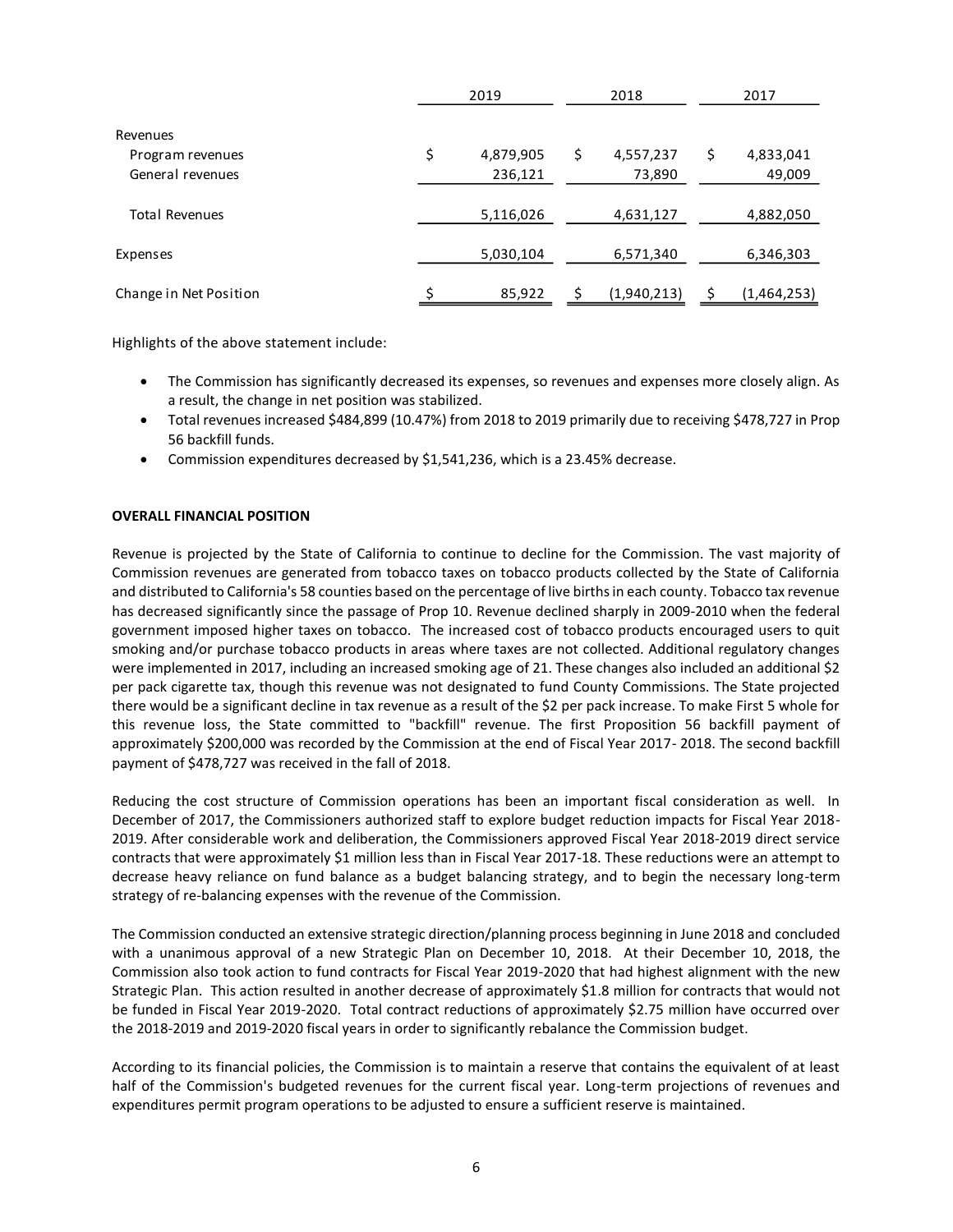#### **ANALYSIS OF THE CHILDREN AND FAMILIES COMMISSION FUND**

The Board of Supervisors' ordinance establishing the Commission created a trust fund to record Commission revenues and expenditures. Because the Commission utilizes one fund for all its programs, this audit is somewhat unique as only one fund is examined from a "government-wide" and "fund" perspective.

Fund balances over this three-year period covered by this audit continue to decrease as a result of the Commission's strategic decision to utilize fund balance to support community programs. The following table presents an overview of the Commission's governmental fund over the past three years.

|                                  | 2019 |           | 2018            | 2017            |
|----------------------------------|------|-----------|-----------------|-----------------|
|                                  |      |           |                 |                 |
| Revenues                         |      |           |                 |                 |
| Proposition 10 taxes             | \$   | 4,401,178 | \$<br>4,283,346 | \$<br>4,833,041 |
| Proposition 56 taxes             |      | 478,727   | 198,808         |                 |
| Interest and investment earnings |      | 199,740   | 73,890          | 49,009          |
| Other revenue                    |      | 36,381    | 75,083          |                 |
|                                  |      |           |                 |                 |
| <b>Total Revenues</b>            |      | 5,116,026 | 4,631,127       | 4,882,050       |
| Expenditures                     |      |           |                 |                 |
| Contracts                        |      | 4,418,804 | 5,781,821       | 5,798,749       |
| Salaries and employee benefits   |      | 504,811   | 456,323         | 345,370         |
| Services and supplies            |      | 245,896   | 190,895         | 159,668         |
| <b>Total Expenditures</b>        |      | 5,169,511 | 6,429,039       | 6,303,787       |
| Change in Fund Balance           |      | (53, 485) | (1,797,912)     | (1,421,737)     |

## **Fund Budgetary Highlights**

This section contains an explanation of the significant differences between the Commission's final budget amounts and actual amounts, and original and final budget amounts recorded for revenues and expenditures for fiscal year 2018-2019 as detailed in the Statement of Revenues, Expenditures, and Changes in Fund Balance – Budget to Actual (shown on page 15). In Fiscal Year 2018-2019 the Commission received actual revenues of \$5.1 million compared to the budgeted amount of \$4.9 million. In preparing the budget, the Commission used revenue projections provided by the State of California. Actual total revenues were \$217,956 more than budgeted as interest and investment revenues were \$125,000 more than expected, and other revenues came in at \$36,000 more than expected.

In Fiscal Year 2018-2019, actual expenditures were \$1.4 million less than budgeted primarily due to minimal use of the contract adjustment funding and the early termination of a contract resulting in an additional \$665,000 savings in unused program expenses. A schedule of the Commission's original and final budget amounts compared with actual revenues and expenses is provided in the audited financial report, see page 15.

#### **CAPITAL ASSETS AND LONG-TERM DEBT**

Capital assets of \$0 (net of accumulated depreciation) are for equipment purchased. See Note 3 for more information on capital assets.

At the end of the current fiscal year, the Commission did not have any outstanding long-term debt, however, the Commission does have one long-term obligation for compensated absences. See Note 4 for details.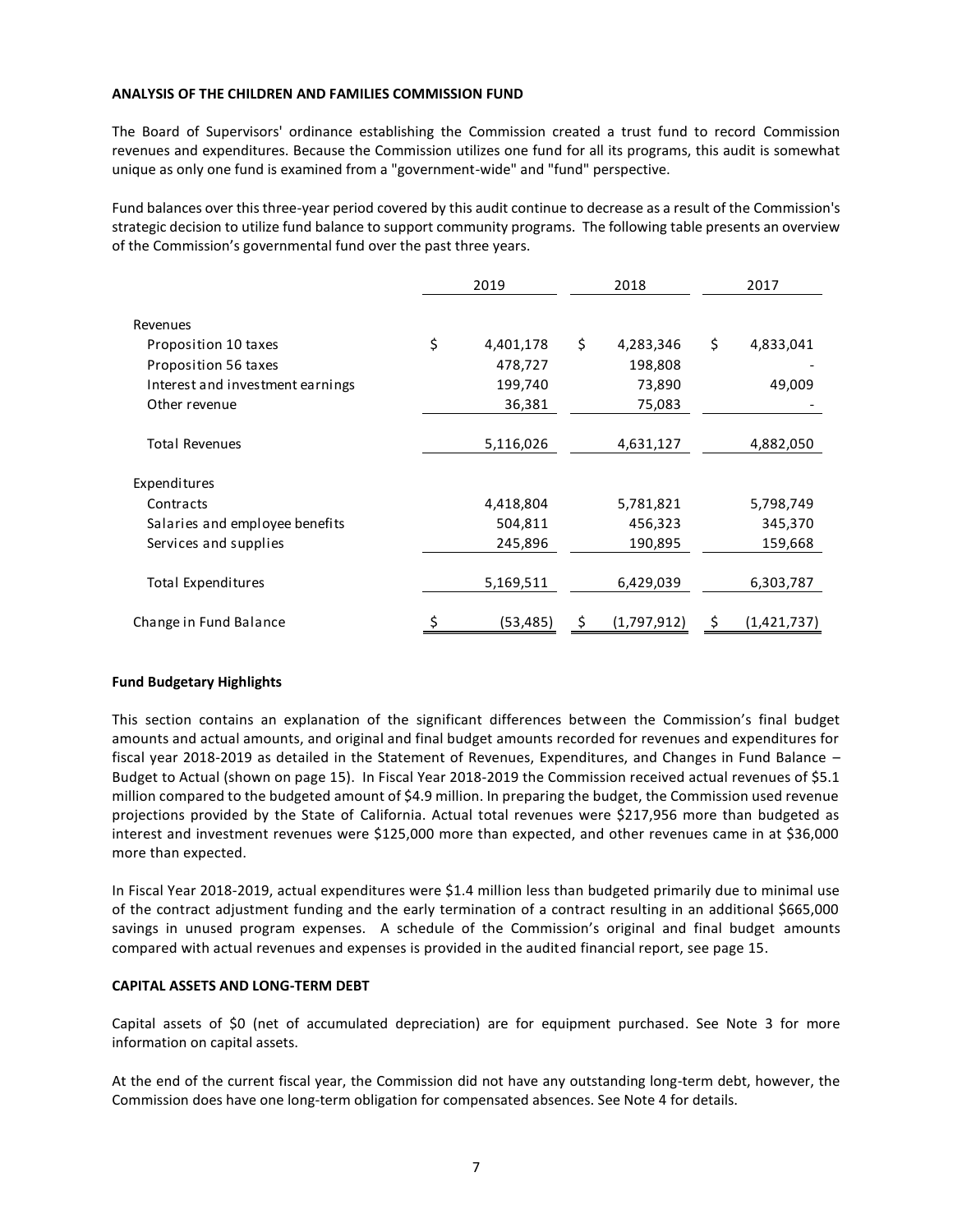### **ECONOMIC FACTORS AND NEXT YEAR'S BUDGET**

The following are facts, decisions, and conditions that could potentially have a significant impact on Commission finances:

- A continual decrease in tobacco tax revenue is projected by the State for future fiscal years. Proposition 56 backfill funds are being received by the Commission, but they are lower than projected.
- The Commission approved approximately \$1.8 million of contract funding reductions for Fiscal Year 2019- 2020.
- The Commission approved a budget for Fiscal Year 2019-2020 that is more closely balanced between revenues and expenses.
- The long-range model approved by the Commission on December 10, 2018, shows the Commission maintaining a budget that is close to balance through the next five fiscal years.
- The Commission has begun implementation of its new Strategic Plan and will begin shifting investment toward strategies identified in the plan.

## **CONTACTING THE COMMISSION'S FINANCIAL MANAGEMENT**

The financial report is designed to provide a general overview of the Commission's finances for all those interested. Questions concerning any of the information provided in this report or requests for additional financial information should be addressed to the Executive Director of the Stanislaus County Children and Families Commission, 930 15<sup>th</sup> Street, Modesto, CA 95354.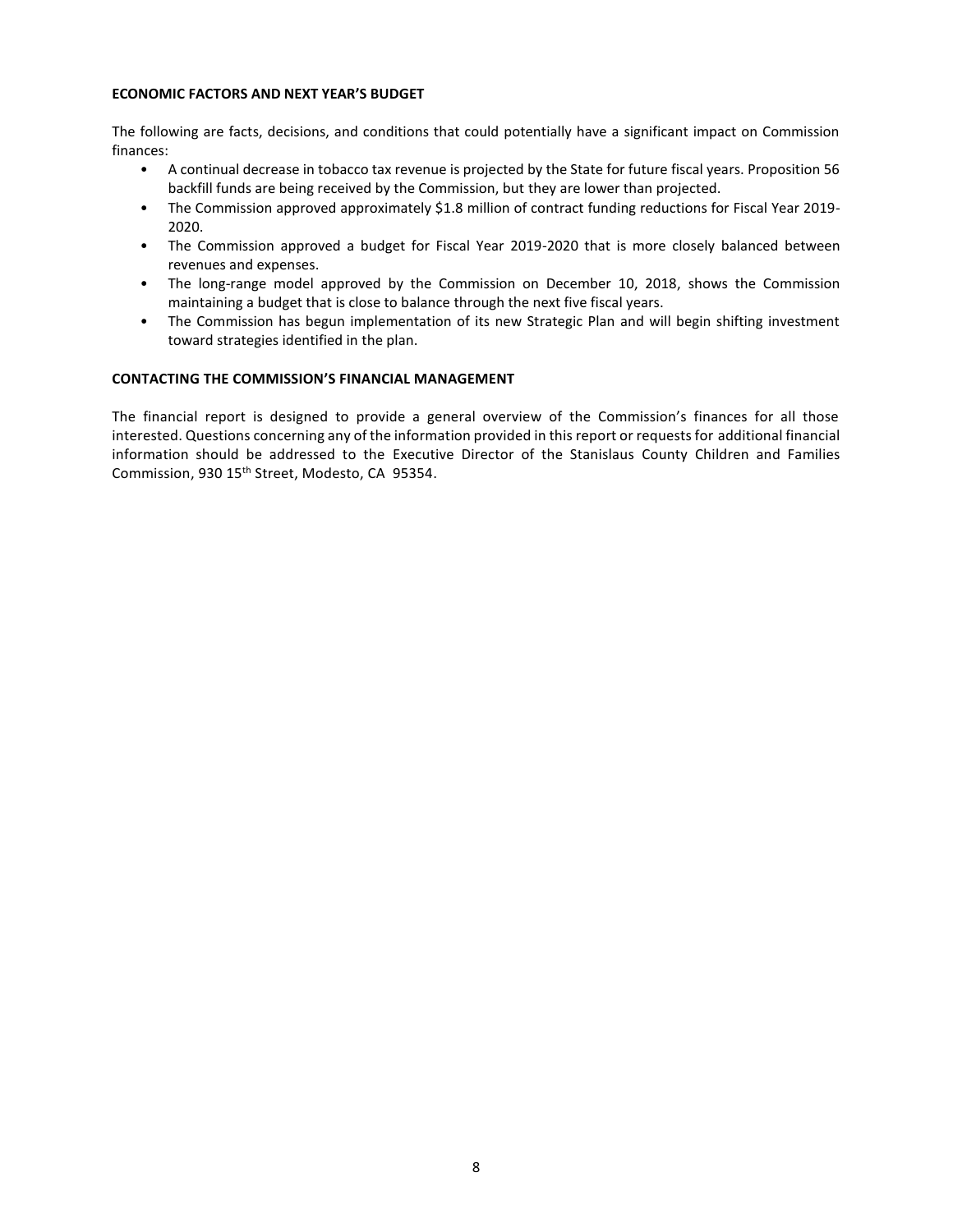# **STANISLAUS COUNTY CHILDREN AND FAMILIES COMMISSION STATEMENT OF NET POSITION JUNE 30, 2019**

|                                                 | Primary<br>Government |
|-------------------------------------------------|-----------------------|
| <b>ASSETS</b>                                   |                       |
| Cash and investments                            | \$<br>6,021,512       |
| Due from other agencies                         | 1,075,922             |
| Other receivables                               | 27,700                |
| Capital assets, net of accumulated depreciation |                       |
| <b>Total Assets</b>                             | 7,125,134             |
| <b>DEFERRED OUTFLOWS</b>                        |                       |
| <b>Deferred Pensions</b>                        | 440,922               |
| <b>LIABILITIES</b>                              |                       |
| Accounts payable and accrued expenses           | 346,952               |
| Salaries and benefits payable                   | 25,956                |
| Due to County                                   | 232,556               |
| Long-term liabilities                           |                       |
| Portion due within one year:                    |                       |
| Compensated absences                            | 75,040                |
| Portion due in more than one year:              |                       |
| Compensated absences                            | 33,825                |
| Net pension liability                           | 718,274               |
| <b>Total Liabilities</b>                        | 1,432,603             |
| <b>DEFERRED INFLOWS</b>                         |                       |
| <b>Deferred Pensions</b>                        | 20,239                |
| <b>NET POSITION</b>                             |                       |
| Net investment in capital assets                |                       |
| Restricted-children's programs                  | 6,113,214             |
| <b>Total Net Position</b>                       | \$<br>6,113,214       |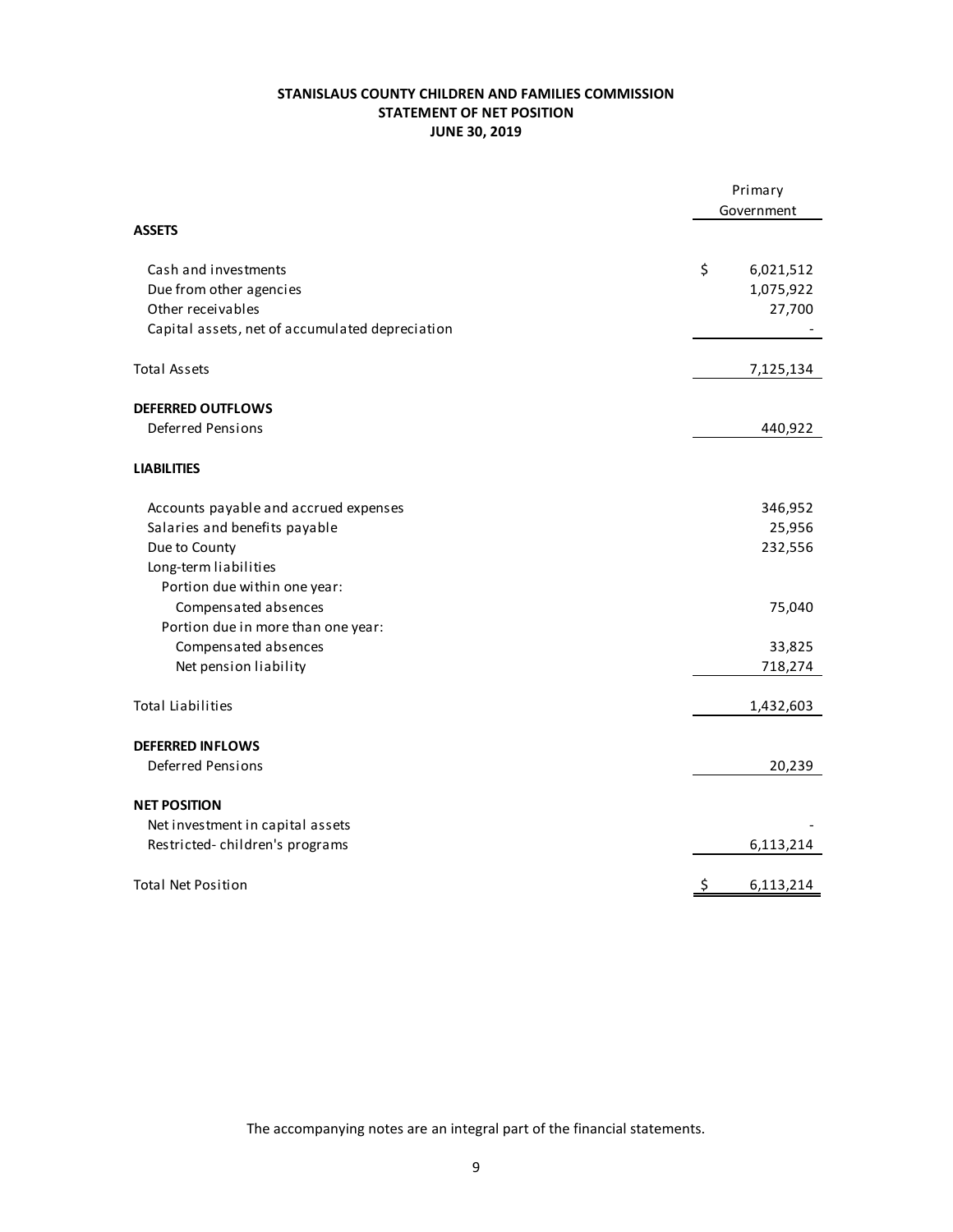# **STANISLAUS COUNTY CHILDREN AND FAMILIES COMMISSION STATEMENT OF ACTIVITIES FOR THE YEAR ENDED JUNE 30, 2019**

| Change in Net<br>Program<br>Position<br>Revenues<br>Operating<br>Charges for<br>Grants and<br>Governmental<br>Functions/Programs<br>Contributions<br>Activities<br>Services<br>Expenses<br>Governmental Activities:<br>\$<br>\$<br>\$<br>5,030,104<br>4,879,905<br>Child development services<br>Ś.<br><b>Total Primary Government</b><br>5,030,104<br>4,879,905<br><b>General Revenues:</b><br>Interest and Investment Earnings<br>Miscellaneous Income<br><b>Total General Revenues</b><br>Change in Net Position<br>Net Position, Beginning of Year |  |  |  |  | Net (Expense) and<br>Revenues and |            |  |
|--------------------------------------------------------------------------------------------------------------------------------------------------------------------------------------------------------------------------------------------------------------------------------------------------------------------------------------------------------------------------------------------------------------------------------------------------------------------------------------------------------------------------------------------------------|--|--|--|--|-----------------------------------|------------|--|
|                                                                                                                                                                                                                                                                                                                                                                                                                                                                                                                                                        |  |  |  |  |                                   |            |  |
|                                                                                                                                                                                                                                                                                                                                                                                                                                                                                                                                                        |  |  |  |  |                                   |            |  |
|                                                                                                                                                                                                                                                                                                                                                                                                                                                                                                                                                        |  |  |  |  |                                   |            |  |
|                                                                                                                                                                                                                                                                                                                                                                                                                                                                                                                                                        |  |  |  |  |                                   |            |  |
|                                                                                                                                                                                                                                                                                                                                                                                                                                                                                                                                                        |  |  |  |  |                                   |            |  |
|                                                                                                                                                                                                                                                                                                                                                                                                                                                                                                                                                        |  |  |  |  |                                   |            |  |
|                                                                                                                                                                                                                                                                                                                                                                                                                                                                                                                                                        |  |  |  |  |                                   | (150, 199) |  |
|                                                                                                                                                                                                                                                                                                                                                                                                                                                                                                                                                        |  |  |  |  |                                   | (150, 199) |  |
|                                                                                                                                                                                                                                                                                                                                                                                                                                                                                                                                                        |  |  |  |  |                                   |            |  |
|                                                                                                                                                                                                                                                                                                                                                                                                                                                                                                                                                        |  |  |  |  |                                   | 199,740    |  |
|                                                                                                                                                                                                                                                                                                                                                                                                                                                                                                                                                        |  |  |  |  |                                   | 36,381     |  |
|                                                                                                                                                                                                                                                                                                                                                                                                                                                                                                                                                        |  |  |  |  |                                   | 236,121    |  |
|                                                                                                                                                                                                                                                                                                                                                                                                                                                                                                                                                        |  |  |  |  |                                   | 85,922     |  |
|                                                                                                                                                                                                                                                                                                                                                                                                                                                                                                                                                        |  |  |  |  |                                   | 6,027,292  |  |
| Net Position, End of Year                                                                                                                                                                                                                                                                                                                                                                                                                                                                                                                              |  |  |  |  |                                   | 6,113,214  |  |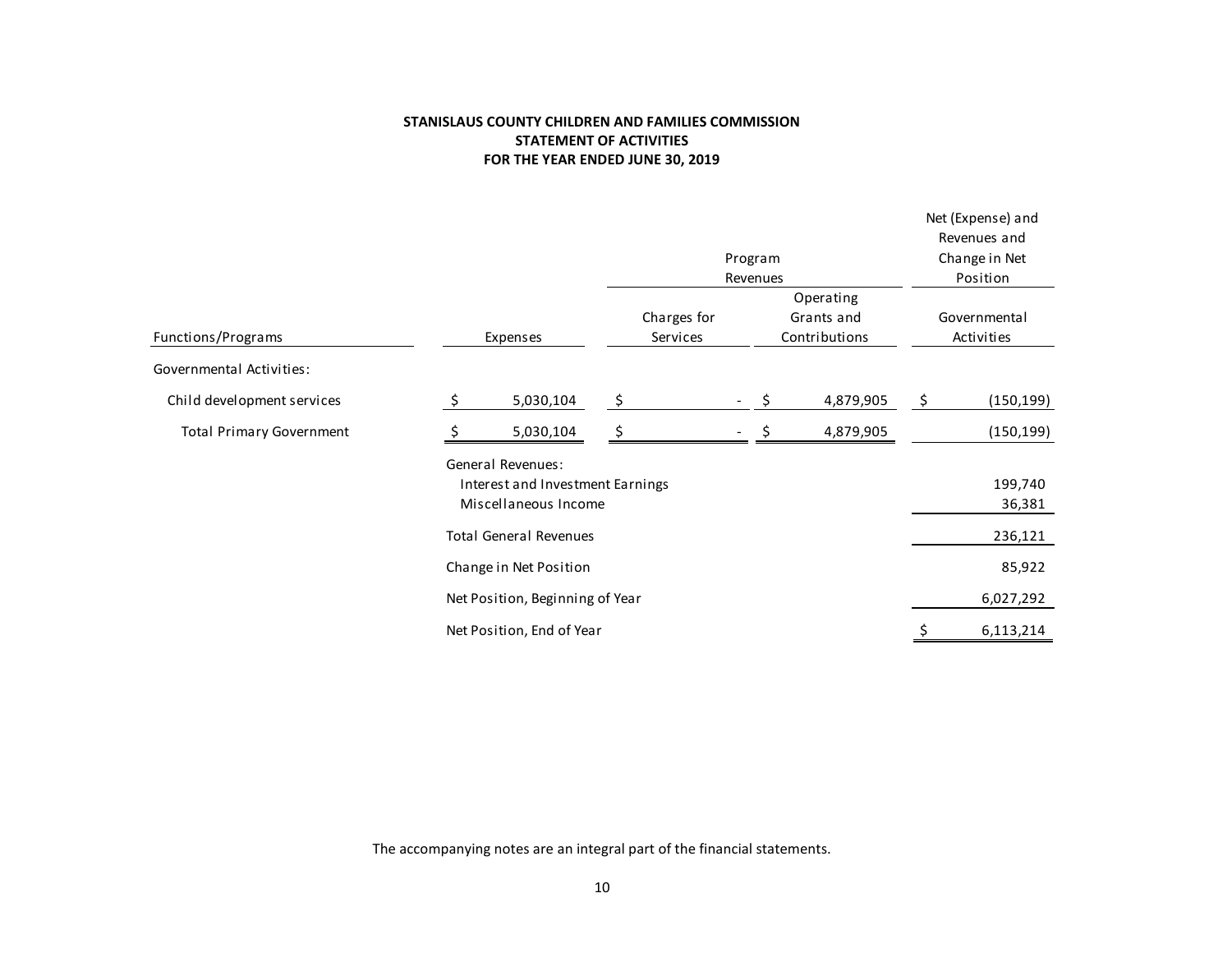# **STANISLAUS COUNTY CHILDREN AND FAMILIES COMMISSION BALANCE SHEET GOVERNMENTAL FUND JUNE 30, 2019**

#### **ASSETS**

| <b>Current Assets</b>                 |                 |
|---------------------------------------|-----------------|
| Cash and investments                  | \$<br>6,021,512 |
| Due from other agencies               | 1,075,922       |
| Interest receivable                   | 27,700          |
| <b>Total Assets</b>                   |                 |
|                                       | \$<br>7,125,134 |
| <b>LIABILITIES AND FUND BALANCE</b>   |                 |
| Liabilities                           |                 |
| Accounts payable and accrued expenses | \$<br>346,952   |
| Salaries and benefits payable         | 25,956          |
| Due to County                         | 232,556         |
| <b>Total Llabilities</b>              | 605,464         |
| <b>Fund Balance</b>                   |                 |
| Committed                             |                 |
| Approved contracts not yet executed   | 1,000,000       |
| Budget reserve account                | 500,000         |
| Contracts approved and executed       | 2,931,339       |
| <b>Total committed</b>                | 4,431,339       |
| Assigned                              |                 |
| Future CORE programs and services     | 2,088,331       |
| <b>Total Fund Balance</b>             | 6,519,670       |
| Total Liabilities and Fund Balance    | \$<br>7,125,134 |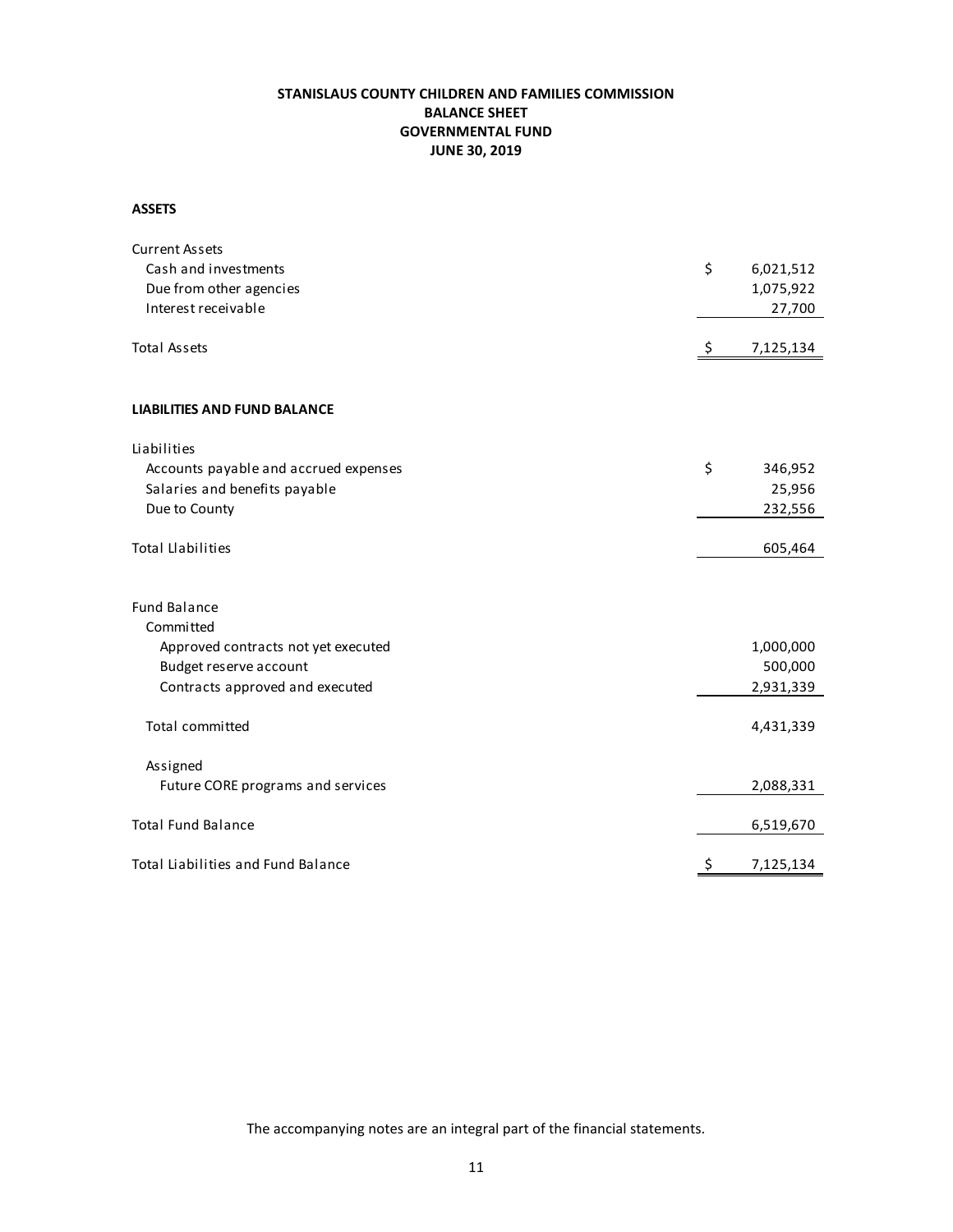# **STANISLAUS COUNTY CHILDREN AND FAMILIES COMMISSION RECONCILIATION OF GOVERNMENTAL FUND BALANCE SHEET TO THE STATEMENT OF NET POSITION JUNE 30, 2019**

| Reconciliation of the Balance Sheet of Governmental Funds<br>to the Statement of Net Assets                                                                                  |             |
|------------------------------------------------------------------------------------------------------------------------------------------------------------------------------|-------------|
| Total fund balance                                                                                                                                                           | \$6,519,670 |
| Capital assets used in governmental activities are not financial<br>resources and, therefore, are not reported in the funds (net<br>of accumulated depreciation of (\$8,096) |             |
| Deferred outflows of pension contributions reported in the<br>Statement of Net Position                                                                                      | 440,922     |
| Long-term liabilities) are not due in the current period and, therefore<br>are not included in the governmental fund.                                                        | (827, 139)  |
| Deferred inflows of pensions reported in the<br><b>Statement of Net Position</b>                                                                                             | (20, 239)   |
| Total net assets - governmental activities                                                                                                                                   | 6,113,214   |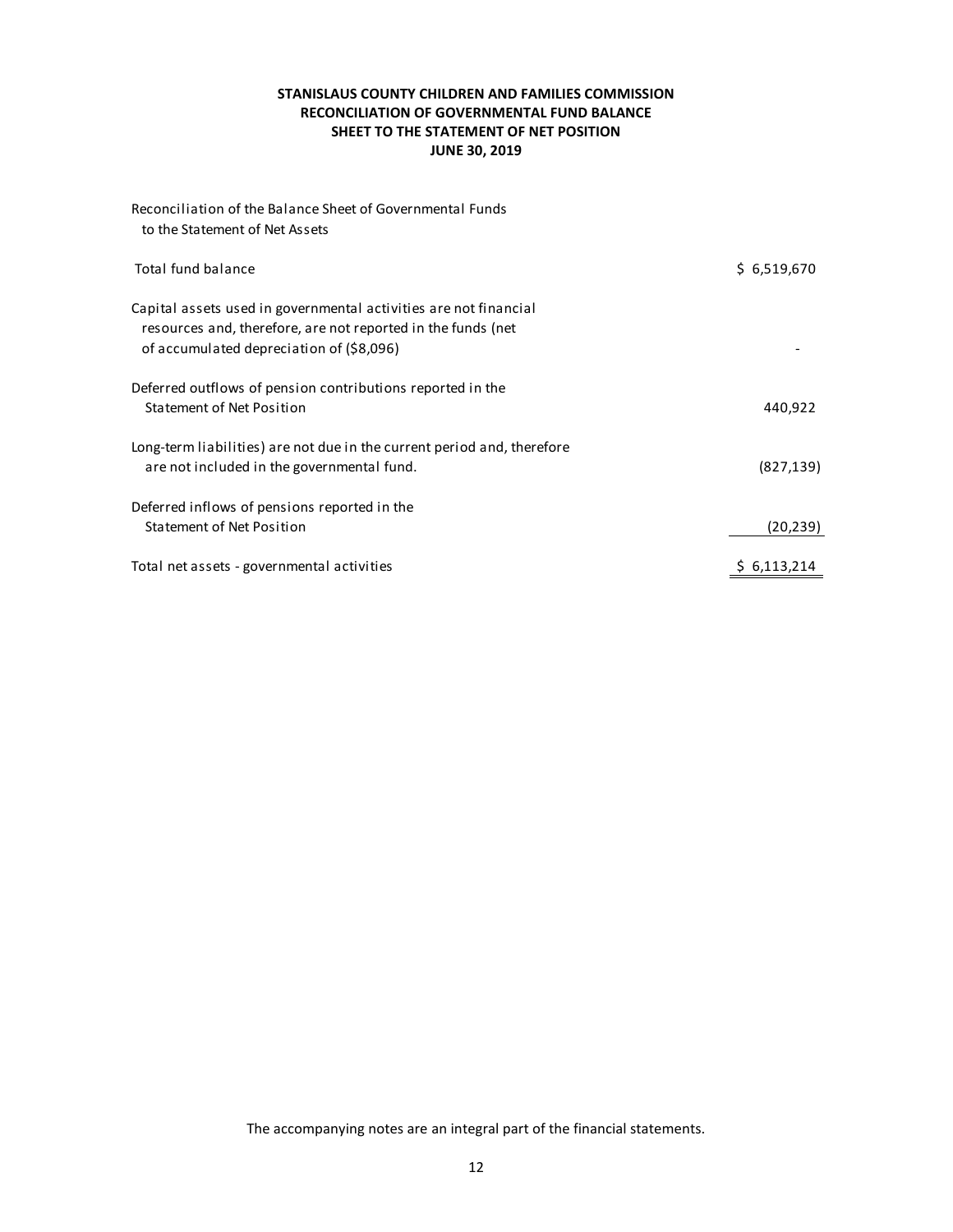# **STANISLAUS COUNTY CHILDREN AND FAMILIES COMMISSION STATEMENT OF REVENUES, EXPENDITURES, AND CHANGES IN FUND BALANCE GOVERNMENTAL FUND FOR THE YEAR ENDED JUNE 30, 2019**

| <b>REVENUES</b>                  |                 |
|----------------------------------|-----------------|
| Proposition 10 taxes             | \$<br>4,401,178 |
| Proposition 56 taxes             | 478,727         |
| Interest and investment earnings | 199,740         |
| Other revenue                    | 36,381          |
| <b>Total Revenues</b>            | 5,116,026       |
| <b>EXPENDITURES</b>              |                 |
| Contracts                        | 4,418,804       |
| Salaries and employee benefits   | 504,811         |
| Services and supplies            | 245,896         |
| Total Expenditures               | 5,169,511       |
| Net Change in Fund Balance       | (53, 485)       |
| Fund Balance, Beginning of Year  | 6,573,155       |
| Fund Balance, End of Year        | 6,519,670       |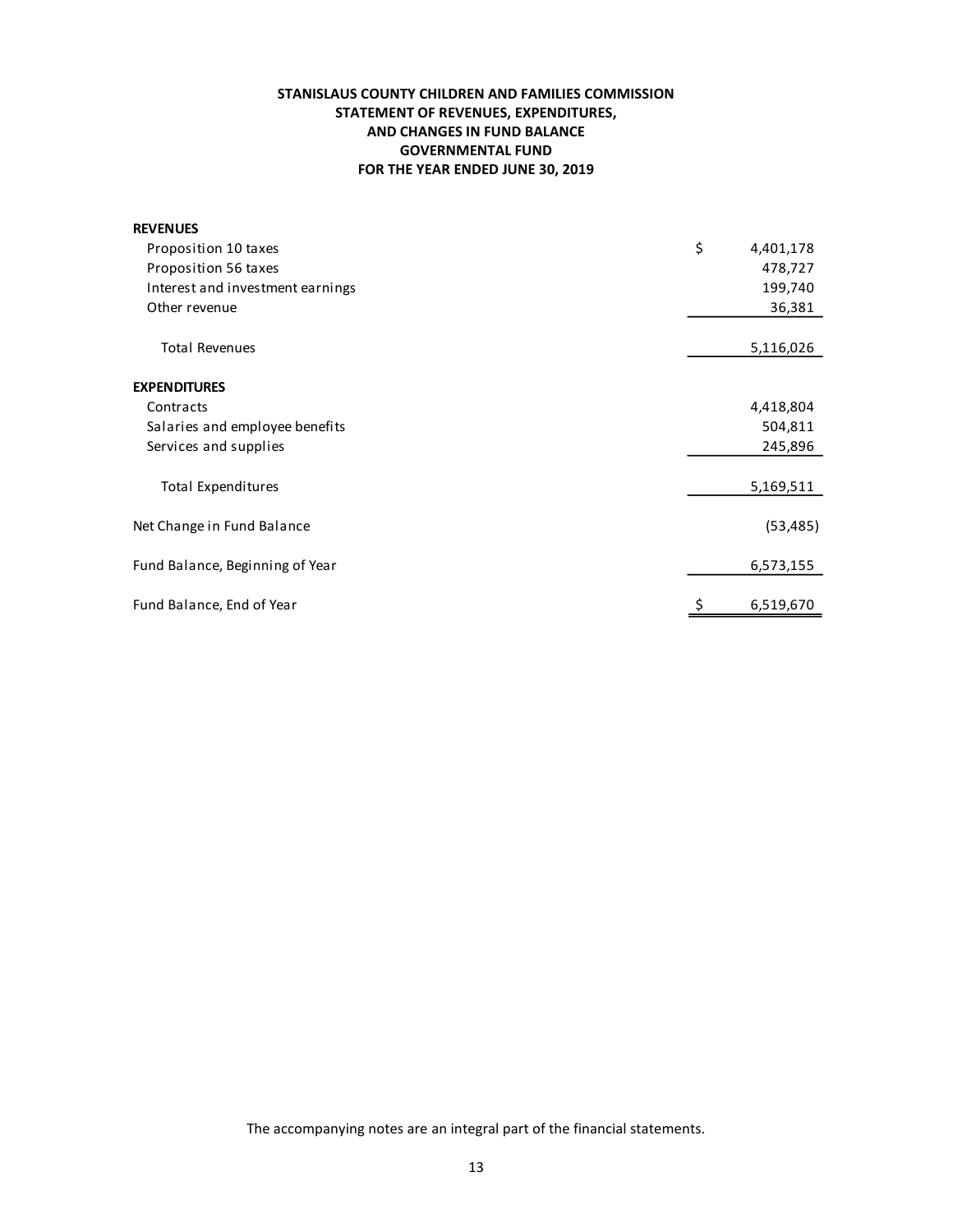# **STANISLAUS COUNTY CHILDREN AND FAMILIES COMMISSION RECONCILIATION OF THE CHANGES IN FUND BALANCE TO THE STATEMENT OF ACTIVITIES FOR THE YEAR ENDED JUNE 30, 2019**

| Reconciliation of the Statement of Revenues, Expenditures, and Changes<br>in Fund Balance of the Governmental Fund to the Statement of Activities:                                                                                                                              |                 |
|---------------------------------------------------------------------------------------------------------------------------------------------------------------------------------------------------------------------------------------------------------------------------------|-----------------|
| Net change in Fund Balance - Governmental Fund                                                                                                                                                                                                                                  | \$<br>(53, 485) |
| Governmental funds report capital outlays as expenditures. However,<br>in the Statement of Activities, the cost of those assets are allocated<br>over their estimated useful lives and reported as depreciation<br>expense. This is the amount by which depreciation $(51,214)$ |                 |
| exceeded capital outlay (\$0) in the current period.                                                                                                                                                                                                                            | (1,214)         |
| Long-term liabilities are not due during the current year and,                                                                                                                                                                                                                  |                 |
| therefore, the change is not recorded in the governmental fund.                                                                                                                                                                                                                 | 140,621         |
| Change in Net Position - Governmental Activities                                                                                                                                                                                                                                | 85,922          |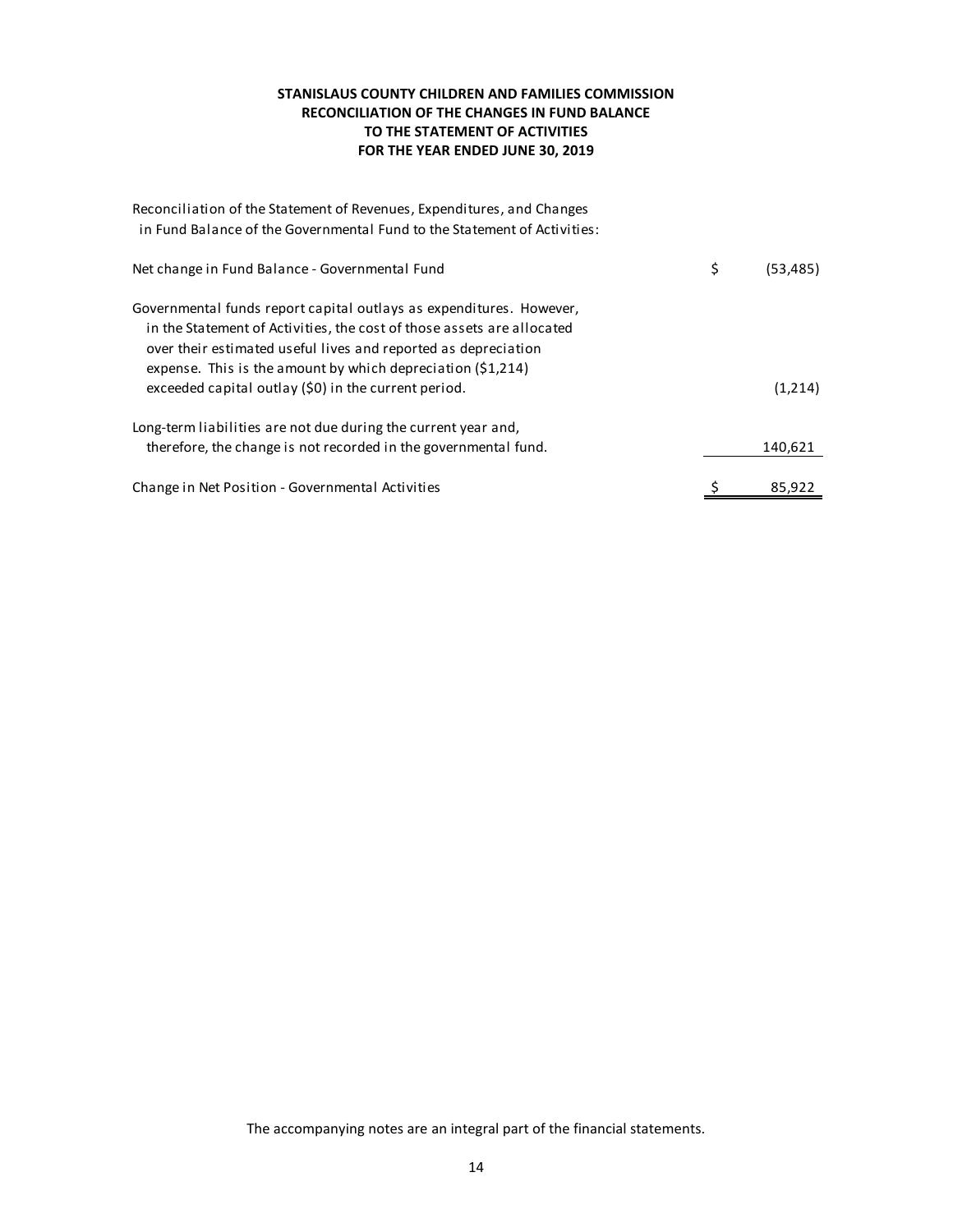# **STANISLAUS COUNTY CHILDREN AND FAMILIES COMMISSION STATEMENT OF REVENUES, EXPENDITURES, AND CHANGES IN FUND BALANCE- BUDGET TO ACTUAL (GAAP) GOVERNMENTAL FUND FOR THE YEAR ENDED JUNE 30, 2019**

|                                  | FOR THE YEAR ENDED JUNE 30, 2019 |                 |                 |    |               |
|----------------------------------|----------------------------------|-----------------|-----------------|----|---------------|
|                                  | <b>Budgeted Amounts</b>          |                 | Actual          |    | Variance with |
|                                  | Original                         | Final           | (GAAP Basis)    |    | Final Budget  |
| <b>REVENUES</b>                  |                                  |                 |                 |    |               |
| Proposition 10 taxes             | \$<br>4,814,108                  | \$<br>4,814,108 | \$<br>4,401,178 | \$ | (412, 930)    |
| Proposition 56 taxes             |                                  |                 | 478,727         |    | 478,727       |
| Interest and investment earnings | 75,000                           | 75,000          | 199,740         |    | 124,740       |
| Other revenue                    |                                  |                 | 36,381          |    | 36,381        |
| <b>Total Revenues</b>            | 4,889,108                        | 4,889,108       | 5,116,026       |    | 226,918       |
| <b>EXPENDITURES</b>              |                                  |                 |                 |    |               |
| Program                          | 6,001,432                        | 5,862,742       | 4,697,981       |    | 1,164,761     |
| Evaluation                       | 32,516                           | 29,344          | 21,210          |    | 8,134         |
| Administration                   | 354,245                          | 496,107         | 450,320         |    | 45,787        |
| <b>Total Expenditures</b>        | 6,388,193                        | 6,388,193       | 5,169,511       |    | 1,218,682     |
| Net Change in Fund Balance       | (1,499,085)                      | (1,499,085)     | (53, 485)       | Ş  | 1,445,600     |
| Fund Balance, Beginning of Year  |                                  |                 | 6,573,155       |    |               |
| Fund Balance, End of Year        |                                  |                 | 6,519,670       |    |               |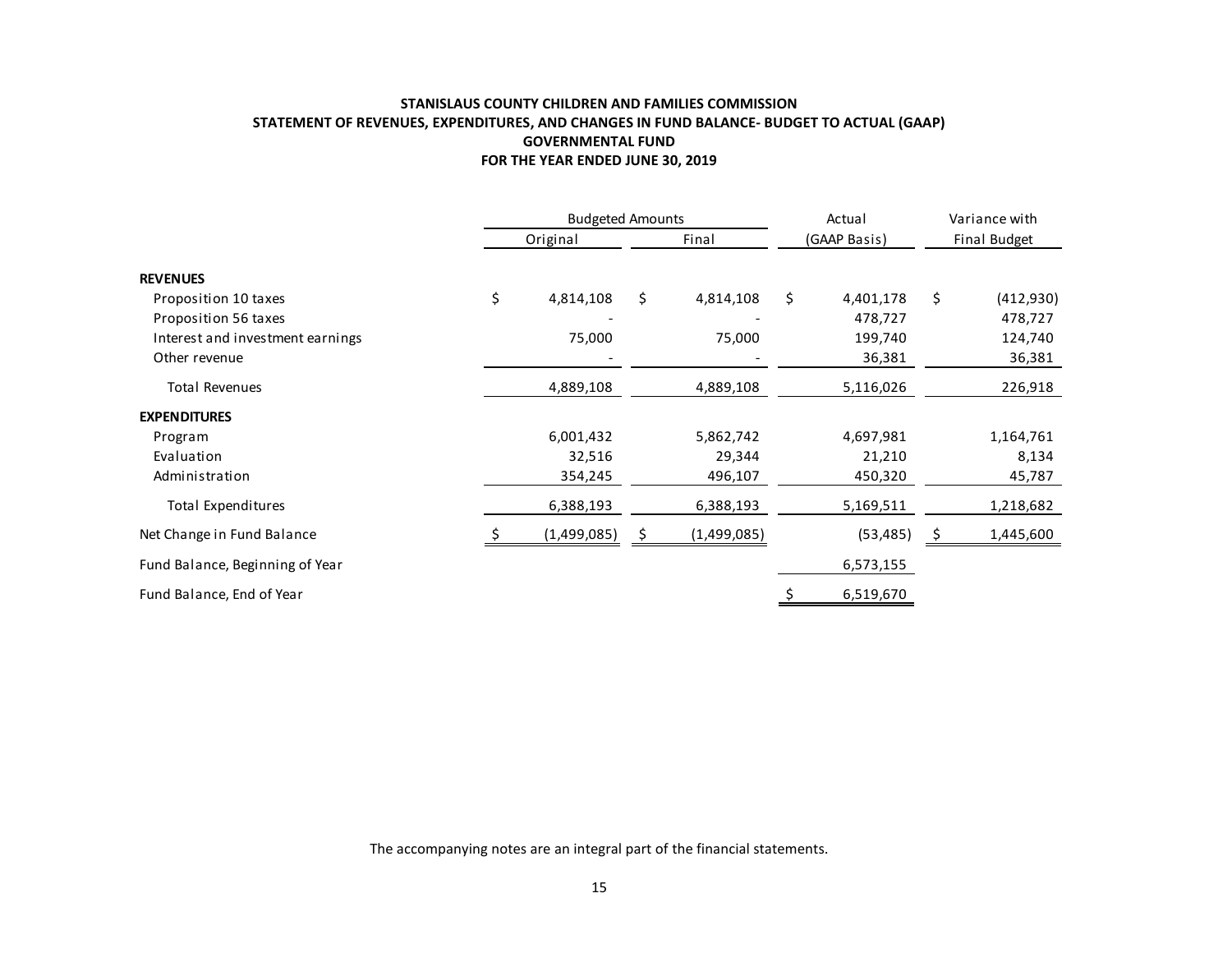## **NOTE 1 – SUMMARY OF SIGNIFICANT ACCOUNTING POLICIES**

Reporting Entity: The Stanislaus County Children and Families Commission (the Commission) was established on December 8, 1998, pursuant to Health and Safety Code §130140. The Commission was also established in accordance with the provisions of the California Children and Families First Act of 1998 and by the County of Stanislaus Ordinance #687. The Commission is funded by surtaxes imposed on the sale of cigarettes and tobacco products. The nine members (as amended by Ordinance #787) of the Board of Commissioners are appointed by the County of Stanislaus (the County) Board of Supervisors.

The Commission is responsible for the creation and implementation of a comprehensive, collaborative, and integrated system of information and services to enhance early childhood development. Services to enhance early childhood development include early childhood education and health programs.

The Commission is a discretely presented component unit of the County under accounting principles generally accepted in the United States of America. As such, the results of its operations are also included in the County's Comprehensive Annual Financial Report (CAFR). The basic financial statements included in this report are intended to present the financial position and results of operations of only the Commission. They are not intended to present the financial position and the results of operations of the County taken as a whole. For additional information regarding the County, please refer to the audited basic financial statements available from the County.

Measurement Focus, Basis of Accounting and Financial Statement Presentation: The basic financial statements of the Commission are prepared on the basis of Governmental Accounting Standards Board (GASB) Statement No. 34, *Basic Financial Statements – Management Discussion and Analysis – for State and Local Governments*, and related standards. GASB Statement No. 34 established standards for external financial reporting for all state and local government entities which includes a Management's Discussion and Analysis section, a Statement of Net Position, a Statement of Activities, and, if applicable, a Statement of Cash Flows. The financial statements consist of the following:

• Government-Wide Financial Statements-

The Statement of Net Position and the Statement of Activities display information about the Commission as a whole. The Statement of Net Position presents the financial condition of the governmental activities of the Commission at fiscal year-end. The Statement of Activities presents a comparison between direct expenses and program revenues for each program or function of the Commission's governmental activities. Direct expenses are those that are specifically associated with a service, program, or department and, therefore, clearly identifiable to a particular function. Program revenues include charges paid by the recipient of the goods or services offered by the program and grants and contributions that are restricted to meeting the operational or capital requirements of a particular program. Revenues which are not classified as program revenues are presented as general revenues of the Commission, with certain limited exceptions.

The government-wide financial statements are reported using the economic resources measurement focus and the accrual basis of accounting. Revenues are recorded when earned and expenses are recorded when a liability is incurred, regardless of the timing of related cash flows. Grants and similar items are recognized as revenue as soon as all eligibility requirements imposed by the provider have been met.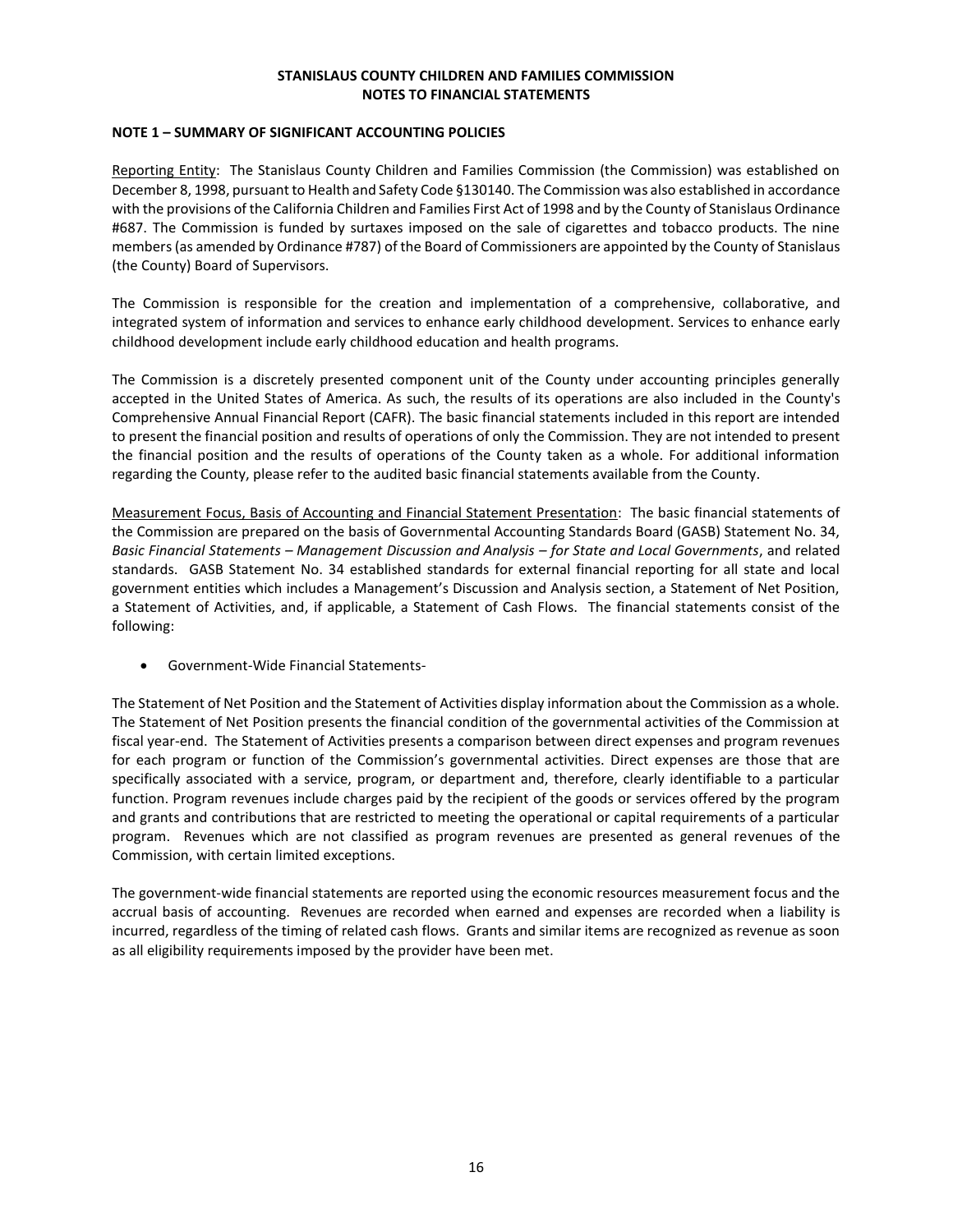## **NOTE 1 – SUMMARY OF SIGNIFICANT ACCOUNTING POLICIES (continued)**

Measurement Focus, Basis of Accounting and Financial Statement Presentation (continued):

• Fund Financial Statements-

The Commission's governmental fund is accounted for using a flow of current financial resources measurement focus and the modified accrual basis of accounting. With this measurement focus, only current assets and current liabilities are generally included on the Balance Sheet. The Statement of Revenues, Expenditures, and Changes in Fund Balance reflects the sources (i.e., revenues and other financing sources) and uses (i.e., expenditures and other financing uses) of current financial resources. Revenues are recognized as soon as they are both measurable and available. Revenues are considered to be available when they are collectible within the current period or soon enough thereafter to pay liabilities of the current period. For this purpose, the Commission considers revenues to be available if they are collected within 9 months of the end of the current fiscal period. Expenditures generally are recorded when a liability is incurred, as under the accrual basis of accounting. However, compensated absences are recorded only when payment is due.

This approach differs from the manner in which the governmental activities of the government-wide financial statements are prepared. Governmental fund financial statements, therefore, include a reconciliation with brief explanations to better identify the relationship between the government-wide financial statements and the fund financial statements for the governmental fund.

The Commission reports the following major governmental fund:

The *General Fund* is the general operating fund of the Commission and accounts for all revenues and expenditures of the Commission.

Revenues – Exchange and Non-Exchange Transactions: Revenue resulting from exchange transactions, in which each party gives and receives essentially equal value, is recorded on the accrual basis when the exchange takes place. On a modified accrual basis, revenue is recorded in the fiscal year in which the resources are measurable and become available. Available means that the resources will be collected within the current fiscal year or are expected to be collected soon enough thereafter, to be used to pay liabilities of the current fiscal year.

Expenses/Expenditures: On the accrual basis of accounting, expenses are recognized at the time they are incurred. The measurement focus of governmental fund accounting is on decreases in net financial resources (expenditures) rather than expenses. Expenditures are generally recognized in the accounting period in which the related fund liability is incurred. Principal and interest on long-term obligations, which have not matured, are recognized when paid in the governmental funds as expenditures. Allocations of costs, such as depreciation and amortization, are not recognized in the governmental funds but are recognized in the government-wide statements.

Investments: The Commission is restricted by Government Code Section 53635 pursuant to Section 53601 to invest in time deposits, U.S. government securities, state registered warrants, notes or bonds, State Treasurer's investment pool, bankers' acceptances, commercial paper, negotiable certificates of deposit, and repurchase or reverse repurchase agreements.

State statutes and the Commission's Investment Policy authorize the Commission to invest in U.S. Government Treasury and Agency Securities, bankers' acceptances, commercial paper, corporate bonds and notes, repurchase agreements, and the State Treasurer's Local Agency Investment Fund (LAIF). In accordance with GASB Statement No. 31, *Accounting and Financial Reporting for Certain Investments and External Investment Pools*, investments held by the County Treasurer are stated at fair value. The fair value of pooled investments is determined quarterly and is based on current market prices received from the securities custodian. The balance available for withdrawal is based on the accounting records maintained by the County Treasurer.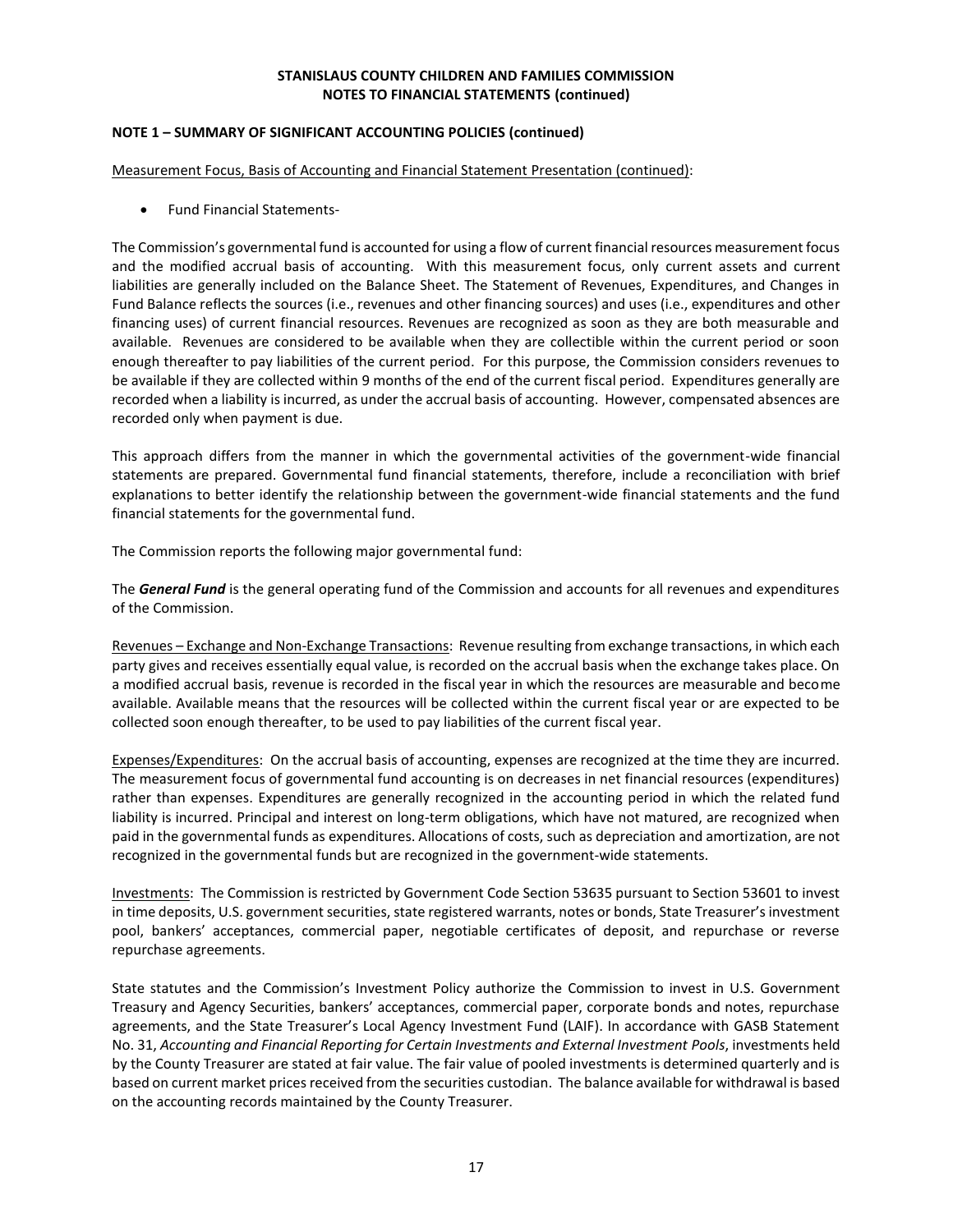#### **NOTE 1 – SUMMARY OF SIGNIFICANT ACCOUNTING POLICIES (continued)**

Due from Other Agencies: The Commission utilizes the allowance method of accounting for and reporting uncollectible or doubtful accounts. At June 30, 2019, management considered all accounts to be fully collectible and, therefore, no allowance was recorded in the accompanying financial statements.

Capital Assets: Capital assets purchased or acquired with an original cost of \$5,000 or more are reported at historical cost or estimated historical cost. Additions, improvements, and other capital outlays that significantly extend the useful life of the asset are capitalized. The Commission does not possess any infrastructure. The costs of normal maintenance and repairs that do not add to the value of the asset or materially extend an asset's life are not capitalized, but are expensed as incurred.

When purchased, such assets are recorded as expenditures in the governmental funds and capitalized in the government-wide Statement of Net Position. The valuation basis for capital assets is historical cost, or where historical cost is not available, estimated historical cost. Donated capital assets are capitalized at estimated fair market value on the date donated.

Depreciation on all assets is provided on the straight-line basis over the following estimated useful lives:

Equipment: 3-10 years

Deferred Outflows and Inflows of Resources: Pursuant to GASB Statement No. 63, *Financial Reporting of Deferred Outflows of Resources, Deferred Inflows of Resources, and Net Position,* and GASB Statement No. 65, *Items Previously Reported as Assets and Liabilities,* the Commission recognizes deferred outflows and inflows of resources.

In addition to assets, the Statement of Net Position will sometimes report a separate section for deferred outflows of resources. A deferred outflow of resources is defined as a consumption of net position by the Commission that is applicable to a future reporting period.

In addition to liabilities, the Statement of Net Position will sometimes report a separate section for deferred inflows of resources. A deferred inflow of resources is defined as an acquisition of net position by the Commission that is applicable to a future reporting period.

Use of Estimates: The preparation of financial statements in conformity with accounting principles generally accepted in the United States of America requires management to make estimates and assumptions that affect the reported amounts of assets and liabilities and disclosure of contingent assets and liabilities at the date of the financial statements and the reported amounts of revenues and expenses during the reporting period. Actual results could differ from those estimates.

Accrued Liabilities and Long-Term Obligations: All current and long-term obligations are reported in the government-wide financial statements. Compensated absences that will be paid from governmental funds are reported as a liability in the governmental fund financial statements only to the extent that they are due for payment at year end.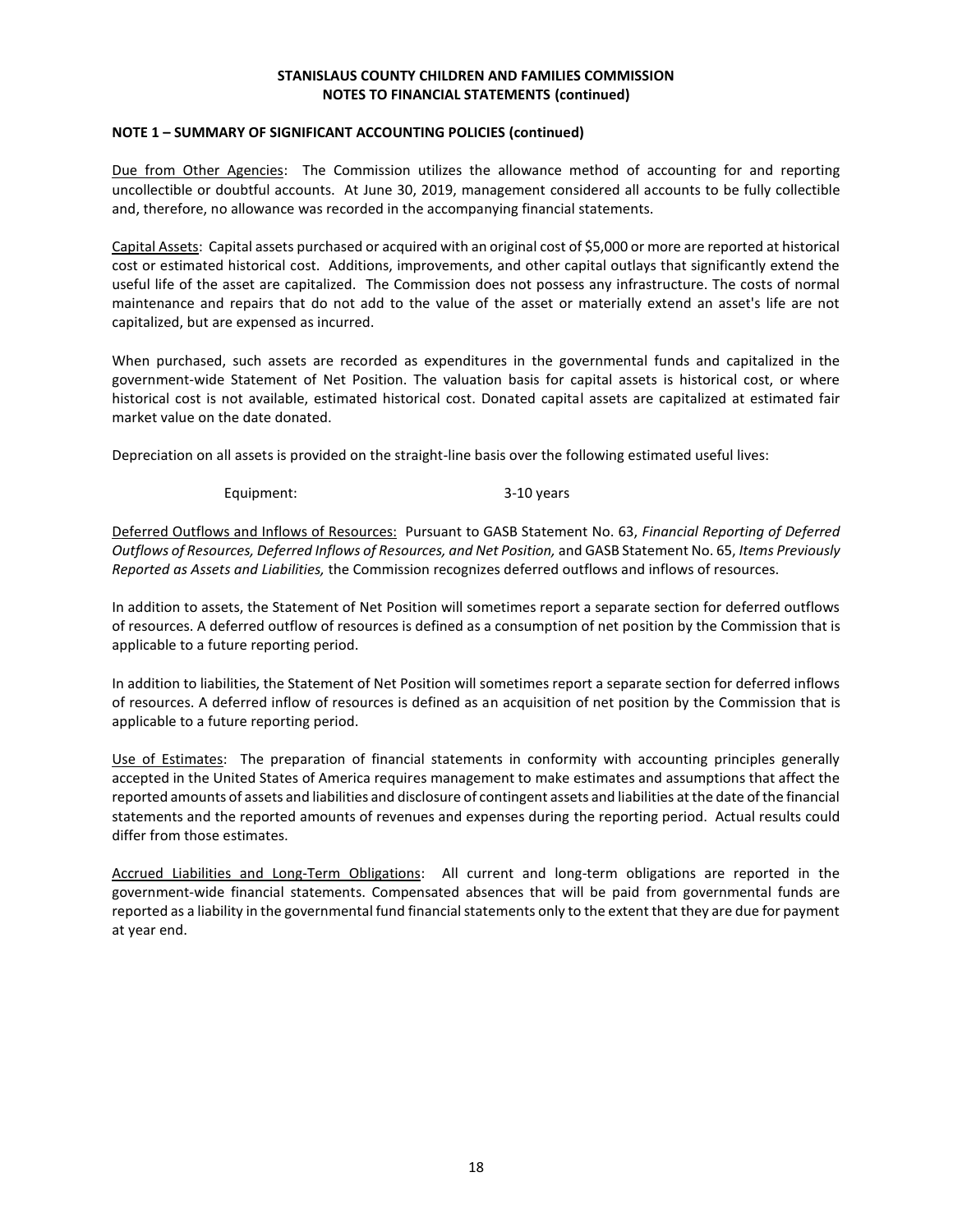### **NOTE 1 – SUMMARY OF SIGNIFICANT ACCOUNTING POLICIES (continued)**

Compensated Absences: Commission employees earn vacation and sick leave with pay every year. The amount of vacation and sick leave earned is based on the years of continuous service.

After at least six months of Commission service, most regular employees, upon separation, are entitled to all unused vacation time accumulation. Most regular employees are entitled to a portion of accumulated sick leave after six years of service, depending on age, years of service, and bargaining unit.

At the close of each fiscal year, the balance of this accumulated time at the last pay period is computed for each employee at the current salary range. In the basic financial statements, these amounts are referred to as "Compensated Absences."

In the governmental fund financial statements, a liability for these amounts is reported only if they have matured, for example, as a result of employee resignations or retirements prior to year-end, and payment of the liability is made subsequent to year‐end. This is in accordance with GASB Interpretation No. 6, *Recognition and Measurement of Certain Liabilities and Expenditures in Governmental Fund Financial Statements.*

Pensions: In government-wide financial statements, retirement plans (pensions) are required to be recognized and disclosed using the accrual basis of accounting (see Note 5 and the Required Supplementary Information (RSI) section immediately following the Notes to the Financial Statements), regardless of the amount recognized as pension expenditures on the governmental fund statements, which use the modified accrual basis of accounting.

In general, the Commission recognizes a net pension liability, which represents the Commission's proportionate share of the County's proportionate share of the excess of the total pension liability over the fiduciary net position of the pension reflected in the actuarial report provided by Stanislaus County Employees' Retirement Association (StanCERA). The net pension liability is measured as of the County's prior fiscal year-end. Changes in the net pension liability are recorded, in the period incurred, as pension expense or as deferred inflows of resources or deferred outflows of resources depending on the nature of the change. The changes in net pension liability that are recorded as deferred inflows of resources or deferred outflows of resources (that arise from changes in actuarial assumptions or other inputs and differences between expected or actual experience) are amortized over the weighted average remaining service life of all participants in the respective pension plan and are recorded as a component of pension expense beginning with the period in which they are incurred.

For purposes of measuring the net pension liability and deferred outflows of resources or deferred inflows of resources related to pensions and pension expense, information about the fiduciary net position of the County's pension plans with StanCERA and additions to/deductions from the plans' fiduciary net position have been determined on the same basis as they were reported to StanCERA.

For this purpose, benefit payments (including refunds of employee contributions) are recognized when due and payable in accordance with the benefit terms. Investments are reported at fair value. Projected earnings on pension investments are recognized as a component of pension expense. Differences between projected and actual investment earnings are reported as deferred inflows of resources or deferred outflows of resources and amortized as a component of pension expense on a closed basis over a five-period beginning with the period in which the difference occurred. Each subsequent year will incorporate an additional closed five-year period of recognition.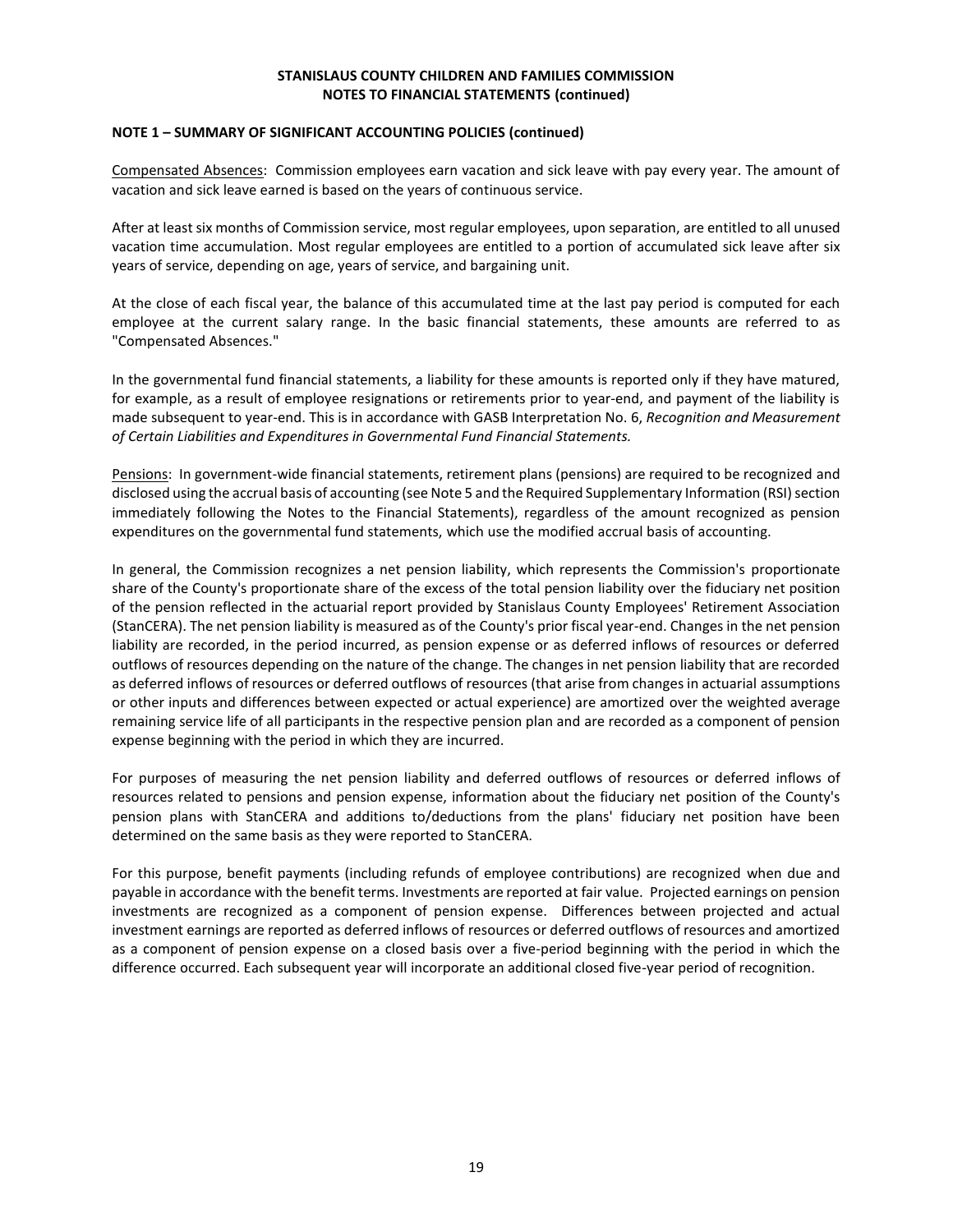## **NOTE 1 – SUMMARY OF SIGNIFICANT ACCOUNTING POLICIES (continued)**

Fund Equity: In the fund financial statements, in accordance with GASB Statement No. 54, *Fund Balance Reporting and Governmental Fund Type Definitions*, governmental funds report fund balance as nonspendable, restricted, committed, assigned or unassigned based primarily on the extent to which the Commission is bound to honor constraints on how specific amounts can be spent.

- *Nonspendable* Amounts that are not in spendable form (such as inventory) or are required to be maintained intact.
- *Restricted* Amounts constrained to specific purposes by their providers (such as grantors, bondholders, and higher levels of government), through constitutional provisions, or by enabling legislation.
- *Committed*  Amounts constrained to specific purposes by the Commission itself, using its highest level of decision-making authority (The Board of the Children and Families Commission). To be reported as committed, amounts cannot be used for any other purpose unless the Commission takes the same highestlevel action to remove or change the constraint.
- *Assigned* Amounts the Commission intends to use for a specific purpose. Intent can be expressed by the Commission or by an official or body to which the Board of Commissioners delegates the authority.
- *Unassigned* Amounts that are available for any purpose. Positive amounts are reported only in the General Fund.

The Commission establishes and modifies or rescinds fund balance commitments by passage of an ordinance or policy. This is typically done through adoption and amendment of the budget. A fund balance commitment is further indicated in the budget as a designation or commitment of the fund, such as approved contracts. Assigned fund balance is established by the Commission through adoption or amendment of the budget, or future year budget, plan as intended for a specific purpose.

When both restricted and unrestricted resources are available for use, it is the Commission's policy to use restricted resources first, then unrestricted resources as they are needed.

For the Commission's governmental fund, the Commission strives to maintain a budgeted total fund balance that is in excess of at least half of current year budgeted revenues.

Net Position: Net position represents the residual interest in the Commission's assets after liabilities are deducted. In accordance with GASB Statement No. 34, the fund equity section on the Statement of Net Position was combined to report total net position and present it in three broad components: net investment in capital assets, restricted, and unrestricted. Net position, net investment in capital assets includes capital assets net of accumulated depreciation and outstanding principal balances of debt attributable to the acquisition, construction, or improvement of those assets. Net position is restricted when constraints are imposed by third parties or by law through constitutional provisions or enabling legislation. All other net position is unrestricted. The Commission's policy is to first apply restricted resources when an expense is incurred for purposes for which both restricted and unrestricted net position is available.

Budgeting Procedures: The Commission prepares and legally adopts a final budget on or before July 1st of each fiscal year. After the budget is approved, the appropriations can be added to, subtracted from, or changed only by Commission resolution. All such changes must be within the revenues and reserves estimated as available in the final budget or within revised revenue estimates as approved by the Commission.

An operating budget is adopted each fiscal year on the modified accrual basis of accounting. Additionally, encumbrance accounting is utilized to assure effective budgetary control. Encumbrances outstanding at year-end represent the estimated amount of the expenditures ultimately to result if the unperformed contracts in process at year-end are completed or purchase commitments satisfied. Such year-end encumbrances are reported as reservations of fund balances and do not constitute expenditures or liabilities because the commitments will be honored during the subsequent year and included in the subsequent year's budget. Unencumbered appropriations lapse at year-end.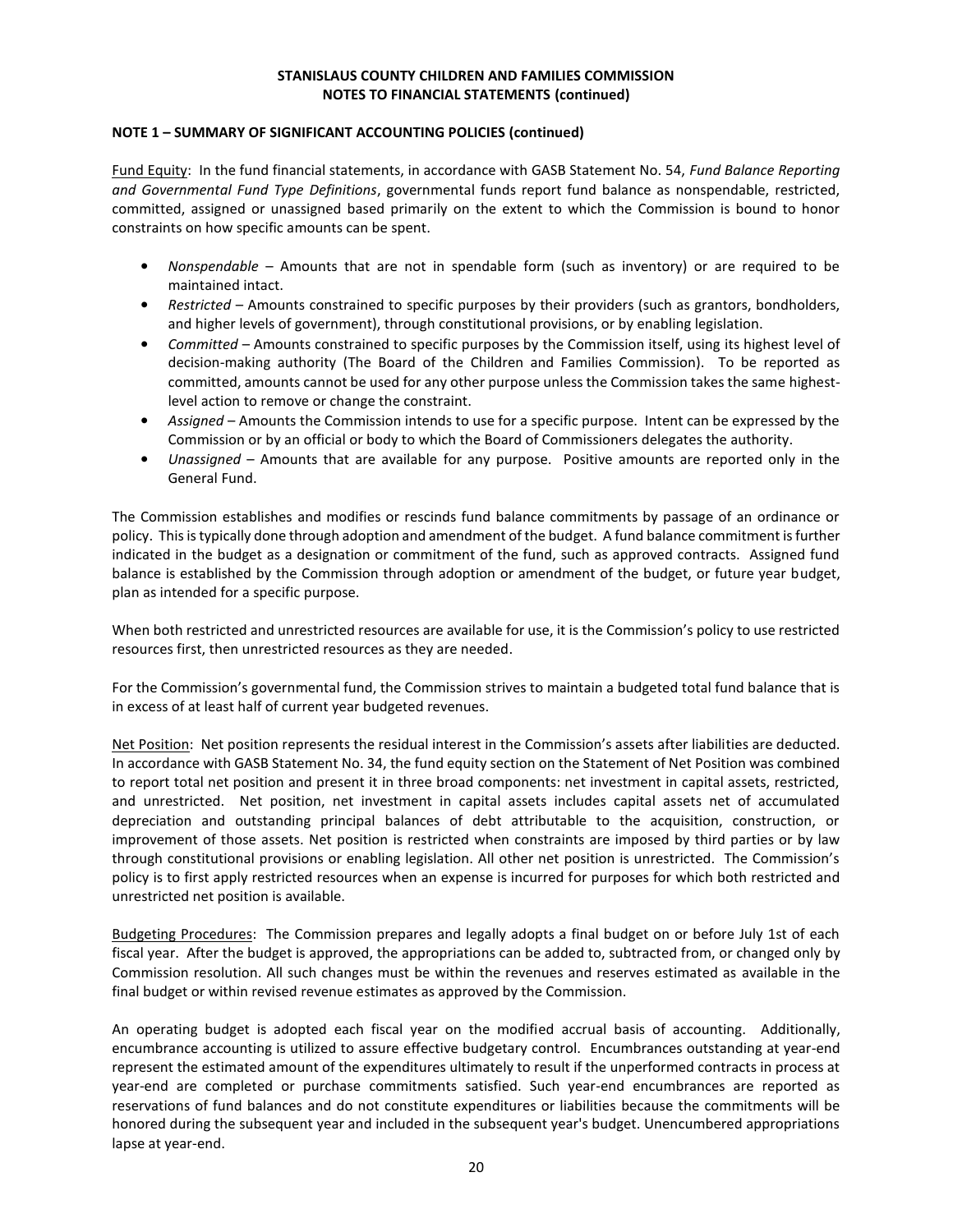### **NOTE 1 – SUMMARY OF SIGNIFICANT ACCOUNTING POLICIES (continued)**

Governmental Accounting Standards Update: During the year ending June 30, 2019, the Commission implemented the following standards with no financial impact:

GASB Statement No. 83 – *Certain Asset Retirement Obligations.* The requirements of this statement are effective for reporting periods beginning after June 15, 2018.

GASB Statement No. 88 – *Certain Disclosure Related to Debt, including Direct Borrowings and Direct Placements.*  The requirements of this statement are effective for reporting periods beginning after June 15, 2018.

Released GASB Statements to be implemented in future financial statements are as follows:

GASB Statement No. 84 – *Fiduciary Activities.* The requirements of this statement are effective for reporting periods beginning after December 15, 2018.

GASB Statement No. 87 – *Leases.* The requirements of this statement are effective for reporting periods beginning after December 15, 2019.

GASB Statement No. 89 – *Accounting for Interest Cost Incurred before the End of a Construction Period.* The requirements of this statement are effective for reporting periods beginning after December 15, 2019.

GASB Statement No. 90 – *Majority Equity Interests- an amendment of GASB Statements No. 14 and No 61.* The requirements of this statement are effective for reporting periods beginning after December 15, 2018.

GASB Statement No. 91 – *Conduit Debt Obligations.* The requirements of this statement are effective for reporting periods beginning after December 15, 2020.

Subsequent Events: In compliance with accounting standards, management has evaluated events that have occurred after year-end to determine if these events are required to be disclosed in the financial statements. Management has determined that no events require disclosure in accordance with accounting standards. These subsequent events have been evaluated through October 7, 2019, which is the date the financial statements were available to be issued.

#### **NOTE 2 – CASH AND INVESTMENTS**

The Commission's cash is invested in the County cash and investment pool. The County cash and investment pool is invested in accordance with California State Government Code Section 53600. In addition, the cash and investment pool is further restricted to those investments deemed acceptable per the investment policy guidelines prepared by the County Treasurer and approved by the Board of Supervisors of the County.

For further information regarding the cash and investment pool, the audit report of the County may be obtained by writing the County of Stanislaus, 1010 1Oth Street, Suite 5100, Modesto, CA 85354.

Cash and investments as of June 30, 2019, consist of the following:

| Cash and Investments in County of Stanislaus Treasury            | 6,021,512 |
|------------------------------------------------------------------|-----------|
| Total Interest and Investment Earnings from County of Stanislaus | 199.740   |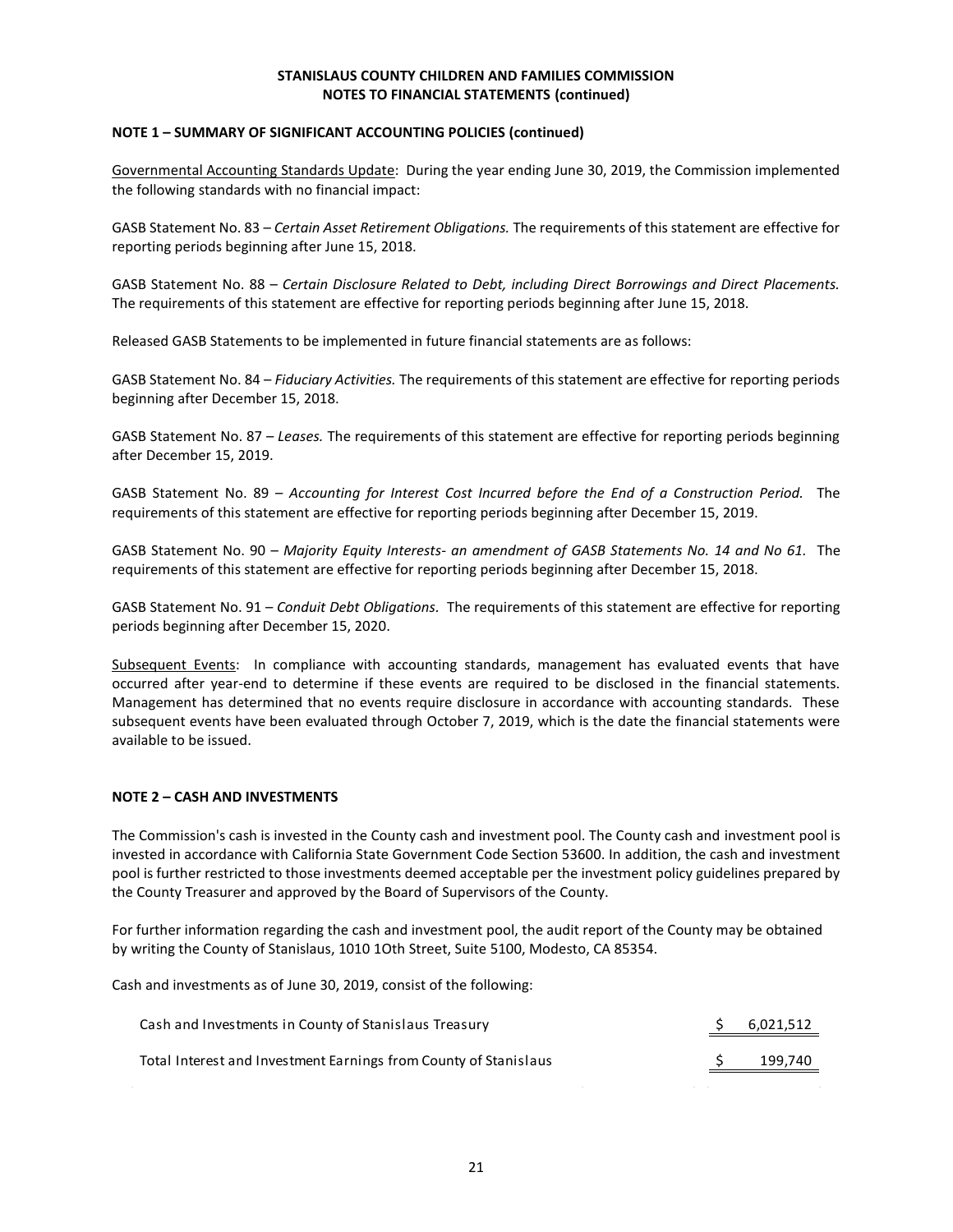# **NOTE 3 – CAPITAL ASSETS**

|                                            | Beginning<br>Balance      | Additions | Deletions/<br>Adjustments | Ending<br>Balance      |
|--------------------------------------------|---------------------------|-----------|---------------------------|------------------------|
| Equipment<br>Less Accumulated Depreciation | \$<br>25,125<br>(23, 911) | (1,214)   | (17,029)<br>17,029        | \$<br>8,096<br>(8,096) |
| Total                                      | 1,214                     | (1,214)   |                           |                        |

Depreciation expense charged to the governmental unit for the year ended June 30, 2019, was \$1,214.

#### **NOTE 4 – COMPENSATED ABSENCES**

| mpensated absences activity for the year ended June 30, 2019 was as follows: |  |                      |  |           |   |            |  |                   |                        |
|------------------------------------------------------------------------------|--|----------------------|--|-----------|---|------------|--|-------------------|------------------------|
|                                                                              |  | Beginning<br>Balance |  | Additions |   | Reductions |  | Ending<br>Balance | Due Within<br>One Year |
| <b>Compensated Absences</b>                                                  |  | 111,010              |  | 75,787    |   | (77, 932)  |  | 108,865           | 75,040                 |
| Total                                                                        |  | 111,010              |  | 75,787    | S | (77, 932)  |  | 108,865           | 75,040                 |

## **NOTE 5 – PENSIONS**

Plan Description: The Commission, as a component unit of the County, is a participant in the Stanislaus County Employees Retirement Association (StanCERA), a retirement system organized under the 1937 Retirement Act. StanCERA is a cost-sharing multiple employer Public Employee Retirement System (PERS). StanCERA provides retirement and disability benefits, annual cost-of-living adjustments, and death benefits. Health and welfare insurance for retirees and their dependents is available however administered independently of StanCERA. The plan is administered by StanCERA. An actuarial valuation is performed for the system annually as a whole and the contribution rate is determined for each participating entity. The participating entities are the County, City of Ceres, and six special districts located in the County not governed by the County's Board of Supervisors. StanCERA issues a Comprehensive Annual Financial Report (CAFR) that includes financial statements and required supplementary information for StanCERA. The CAFR may be obtained by writing to Stanislaus County Employees Retirement Association, P.O. Box 3150, Modesto, CA 95353-3150 or by calling (209) 525-6393.

The StanCERA CAFR is prepared using the accrual basis of accounting. Plan member contributions are recognized in the period in which the contributions are due. Employer contributions are recognized when due and a formal commitment to provide the contributions has been made. Benefits and refunds are recognized when due and payable in accordance with the terms of the plan.

Plan investments are reported at fair value. Short-term investments are reported at cost, which approximates fair value. All other securities are valued at the last reported market price at current exchange rates.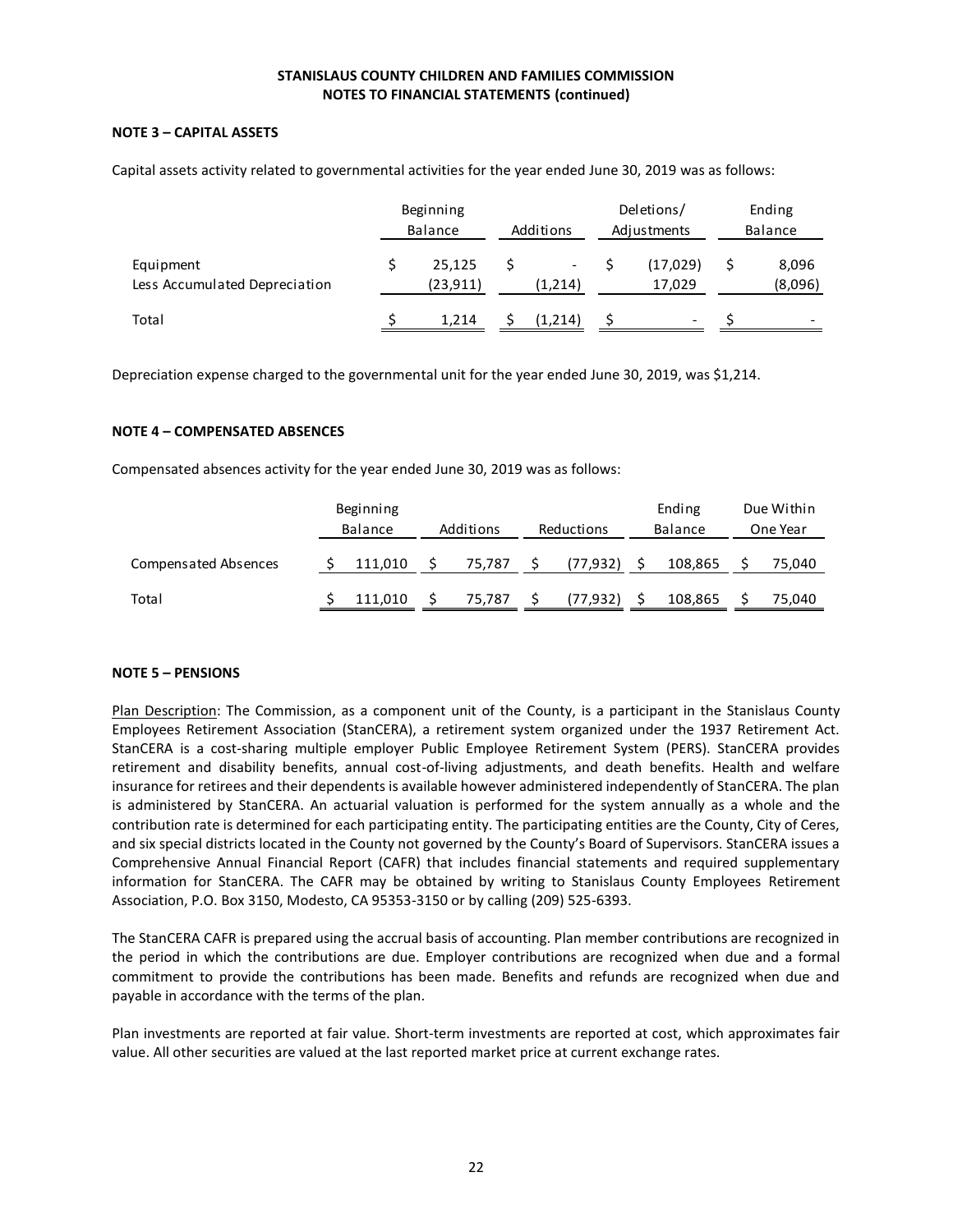## **NOTE 5 – PENSIONS (continued)**

| Plan Description (continued):                     |                                                                                                                                                                                               |
|---------------------------------------------------|-----------------------------------------------------------------------------------------------------------------------------------------------------------------------------------------------|
| Summary of Plans and Eligible Participants        |                                                                                                                                                                                               |
| General Tiers 1,2,4,5 (not open to new members)   | Vests after five years of credited service and may<br>retire at age 50 or older with 10 or more years of<br>membership with StanCERA or any age with 30 or<br>more years of credited service. |
| General Tier 3 (not open to new members)          | Vests after ten years of credited service and may<br>retire at age 55 with 10 or more years of credited<br>service.                                                                           |
| General Tier 6 (open to new members)              | Vests after five years of credited service and may<br>retire at age 52 with 5 years of service credit or age<br>70 regardless of service credit.                                              |
| Safety Tiers 1, 2, 4, 5 (not open to new members) | Vests after five years of credited service and may<br>retire at age 50 or older with 10 or more years of<br>membership with StanCERA or any age with 20 or<br>more years of credited service. |
| Safety Tier 6 (open to new members)               | Vests after five years of credited service and may<br>retire at age 50 with 5 years of service credit or age<br>70 regardless of service credit.                                              |

Benefits Provided: Members terminating employment before accruing ten years for Tier 3 of retirement service credit forfeit the right to receive retirement benefits unless they establish reciprocity with another public agency within the prescribed time period. Non-vested members who terminate service are entitled to withdraw their accumulated contributions plus accrued interest. Members who terminate after earning five or ten years of retirement service credit may leave their contributions on deposit and elect to take a deferred retirement. Difference between expected or actual experience for vested and non-vested benefits may result in an increase or decrease to pension expense and net pension liability.

For members with Tier 1, Tier 4, or Tier 5 benefits, final average salary is the average monthly salary based on the highest twelve consecutive months of earnings. For members with Tier 2, Tier 3, or Tier 6 benefits, final average salary is the average monthly salary based on the highest thirty-six consecutive months of earnings.

The retirement benefit for Tier 1, Tier 2, Tier 4, Tier 5, and Tier 6 members includes a postretirement cost-of-living adjustment (COLA) based upon the Consumer Price Index. COL increases/decreases are limited to a maximum of 3% annually. Total COL decrease(s) cannot exceed the cumulative amount of previous COLA increase(s). Tier 1, Tier 2, Tier 4, Tier 5, and Tier 6 provide death and disability benefits.

Those members participating in Tier 1, Tier 2, Tier 4, Tier 5, and Tier 6 are required by statute to contribute to the pension plan. Members' contribution rates for Tier 1, Tier 2, Tier 4, and Tier 5 are formulated on the basis of the age at date of entry and the actuarially calculated future benefits. Members' contribution rate for Tier 6 is a flat rate based on the actuarially calculated future benefit. The Council is required by statute to contribute the remaining amounts necessary to finance the estimated benefits accrued to its members.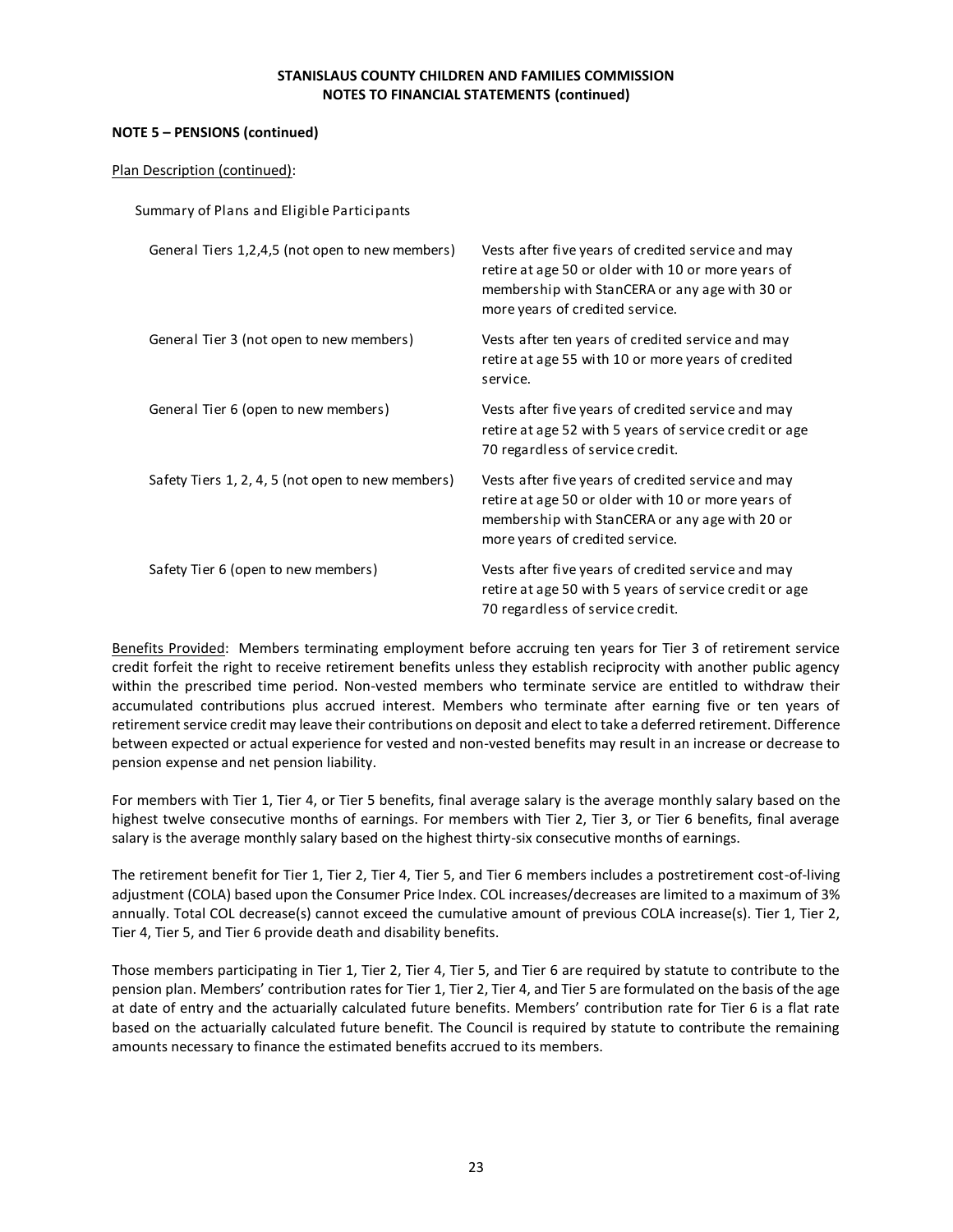## **NOTE 5 – PENSIONS (continued)**

| Plan           | Employer<br>Contribution<br>Rates | Employee<br>Contribution<br>Rates |
|----------------|-----------------------------------|-----------------------------------|
| General Tier 1 | 26.01%                            | 4.83-7.29%                        |
| General Tier 2 | 20.08%                            | 6.29-10.48%                       |
| General Tier 3 | 14.07%                            | Non-contributory                  |
| General Tier 4 | 24.59%                            | 4.71-7.09%                        |
| General Tier 5 | 22.97%                            | 7.60-11.70%                       |
| General Tier 6 | 20.10%                            | 7.28%                             |
| Safety Tier 2  | 30.62%                            | 10.32-16.36%                      |
| Safety Tier 4  | 43.31%                            | 7.87-11.36%                       |
| Safety Tier 5  | 31.36%                            | 11.71-17.12%                      |
| Safety Tier 6  | 25.43%                            | 11.83%                            |

Benefits Provided (continued): Member and employer contribution rates for each plan are as follows:

The Commission's contributions to StanCERA for the fiscal year ended June 30, 2018, was equal to the required contributions. The required contributions for the last three fiscal years are noted in the below chart. The Commission does not contribute towards post-employment benefits other than retirement.

| Fiscal Year End |   | Contributions |  |  |  |
|-----------------|---|---------------|--|--|--|
|                 |   |               |  |  |  |
| June 30, 2016   | S | 51,349        |  |  |  |
| June 30, 2017   |   | 66,649        |  |  |  |
| June 30, 2018   |   | 82,251        |  |  |  |

The County Employees' Retirement Law of 1937 establishes the basic obligations for employer and member contributions and benefits to and of the retirement system. The actual employer and member contribution rates in effect each year are based on recommendations made by an independent actuary and adopted by the StanCERA Board of Retirement.

StanCERA provides a death benefit of \$5,000 paid to the beneficiary or estate if a member dies after retirement, provided that Stanislaus County was the members' last public employer.

Ad-hoc benefits are non-vested benefits determined by the Board of Retirement. Approved changes to the excess earnings policy by the Board of Retirement on June 30, 2014, placed restrictions on offering adhoc benefits, specifically that the system must be 100% actuarially funded prior to the Board of Retirement offering any ad-hoc benefits. StanCERA is 76.70% actuarially funded as of June 30, 2018.

Pension Liabilities, Pension Expense, and Deferred Outflows of Resources and Deferred Inflows of Resources Related to Pensions: At June 30, 2019, the Commission reported a liability of \$718,274 for its proportionate share of the County's Proportionate share of the net pension liability. The net pension liability was measured as of June 30, 2018, and the liability used to calculate the net pension liability was determined by an actuarial valuation date of June 30, 2017, updated to June 30, 2018. The Commission's proportion of the net pension liability was based on a projection of the Commission's long-term share of contributions to the pension plan relative to the projected contributions of all Pension Plan participants, actuarially determined. At June 30, 2018, the Commission's proportion share of the County's proportionate share was 0.1243%, compared to 0.1196% at June 30, 2017, an increase of 0.0047%.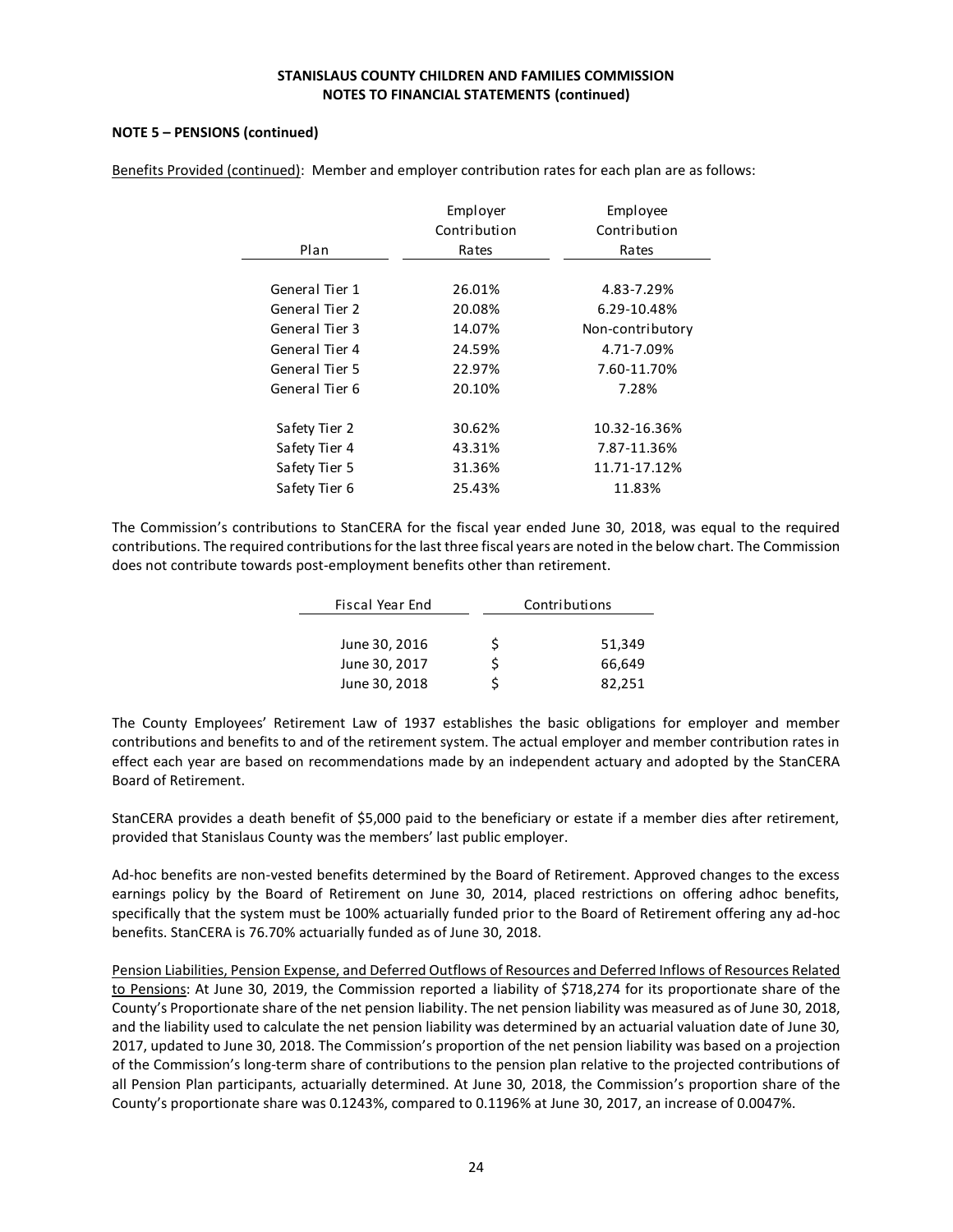## **NOTE 5 – PENSIONS (continued)**

Pension Liabilities, Pension Expense, and Deferred Outflows of Resources and Deferred Inflows of Resources Related to Pensions (continued): For the year ended June 30, 2019, the Commission recognized a pension expense of \$138,476. Pension expense represents the change in the net pension liability during the measurement period, adjusted for actual contributions and the deferred recognition of changes in investment gain/loss, actuarial gain/loss, actuarial assumptions, or method and plan benefits. At June 30, 2019, the Commission reported deferred outflows of resources and deferred inflows of resources related to pensions from the following sources:

|                                                                                                                                                                                    | Deferred Outflows<br>of Resources |                   | Deferred Inflows<br>of Resources |
|------------------------------------------------------------------------------------------------------------------------------------------------------------------------------------|-----------------------------------|-------------------|----------------------------------|
| Deferred outflows of resources - change in proportionate share<br>Council contributions subsequent to the measurement date<br>Deferred inflows of resources - change in actual vs. |                                   | 342.895<br>98,027 |                                  |
| proportionate contributions                                                                                                                                                        |                                   |                   | 20,239                           |
|                                                                                                                                                                                    |                                   | 440.922           | 20,239                           |

Deferred outflows of resources and deferred inflows of resources above represent the unamortized portion of changes to net pension liability to be recognized in future periods in a systematic and rational manner.

The Commission's contributions of \$98,027 made subsequent to the measurement date are reported as deferred outflows of resources for fiscal year ending June 30, 2019, and will be recognized as reduction of the net pension liability in the fiscal year ending June 30, 2020.

Other amounts reported as deferred outflows of resources and deferred inflows of resources related to pensions will be recognized in pension expense as follows:

| Year Ending |    |           |
|-------------|----|-----------|
| June 30,    |    | Amount    |
| 2020        | \$ | 83,419    |
| 2021        |    | 67,916    |
| 2022        |    | (24, 785) |
| 2023        |    | 196,106   |
|             |    |           |
| Total       |    | 322,656   |
|             |    |           |

Actuarial Assumptions: The total pension liability in the June 30, 2018 actuarial valuation was determined using the following actuarial assumptions. Total pension liability represents the portion of the actuarial present value of projected benefit payments attributable to past periods of service for current and inactive employees.

| <b>Inflation</b>                  | 3.00%                                    |
|-----------------------------------|------------------------------------------|
| Amortization growth rate          | 3.25%                                    |
| Salary increases                  | 3.25% plus merit component               |
| <b>COLA</b> increases             | 2.70% for those eligible                 |
| Investment rate of return expense | 7.25%, net of investment                 |
| Post-retirement mortality         | Sex distinct RP-2000 Combined Mortality, |
|                                   | projected to 2020 using scale AA         |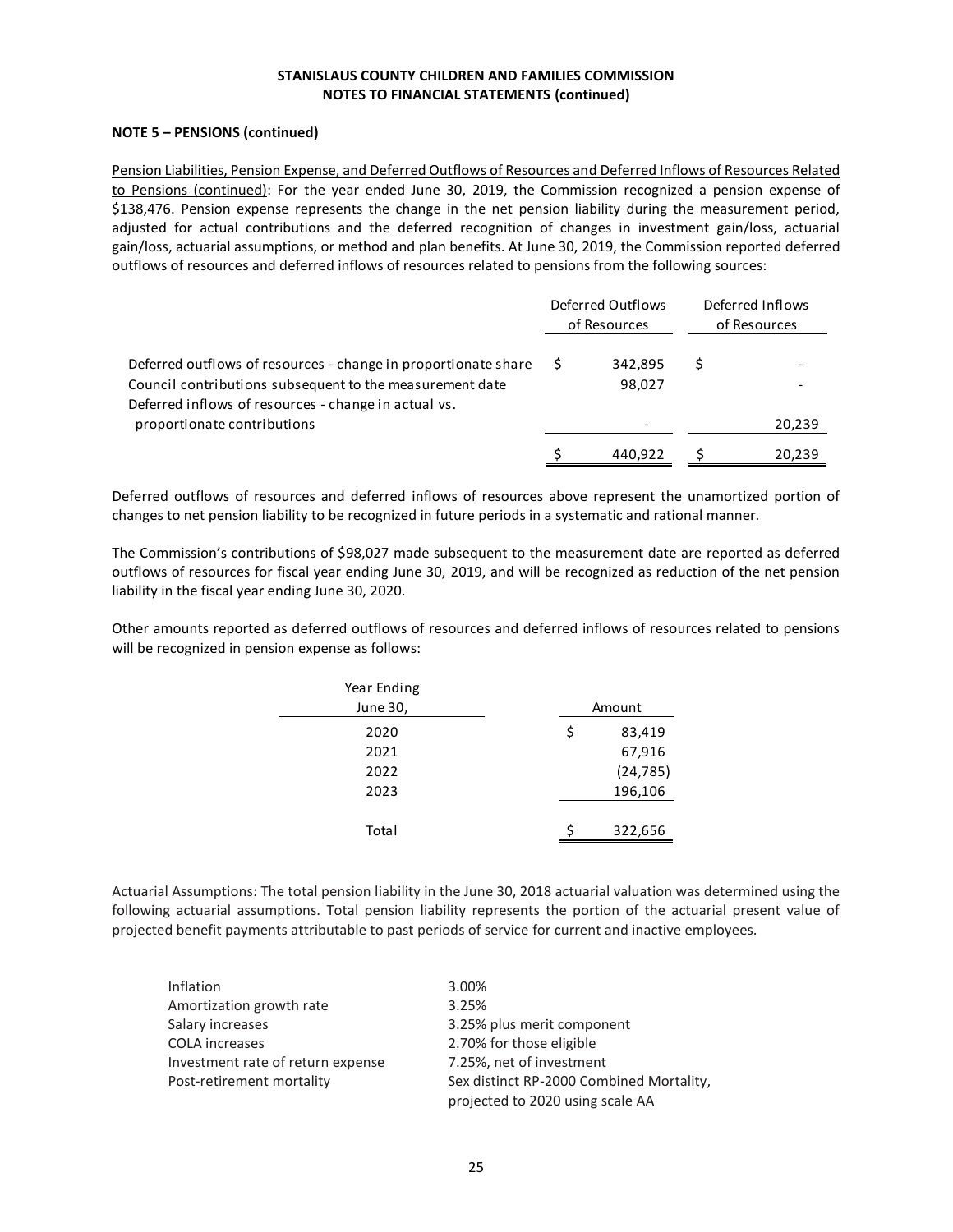## **NOTE 5 – PENSIONS (continued)**

| Actuarial Assumptions (continued): The actuarial assumptions used in the June 30, 2018 valuation were based on |
|----------------------------------------------------------------------------------------------------------------|
| the results of an actuarial experience study for the period July 1, 2013 – June 30, 2016.                      |

|                         | Long-Term            |            |  |  |
|-------------------------|----------------------|------------|--|--|
|                         | <b>Expected Real</b> | Target     |  |  |
| Asset Class             | Rate of Return       | Allocation |  |  |
| Domestic Equities       |                      |            |  |  |
| U.S. Large Cap          | 5.90%                | 12.00%     |  |  |
| U.S. Small Cap          | 5.20%                | 3.00%      |  |  |
| International Equities  |                      |            |  |  |
| International Developed | 9.20%                | 16.00%     |  |  |
| Emerging Market Equity  | 11.30%               | 4.00%      |  |  |
| U.S. Fixed Income       |                      |            |  |  |
| Core Fixed Income       | 3.20%                | 0.00%      |  |  |
| U.S. Treasury           | 2.30%                | 3.00%      |  |  |
| Short-term Gov/Credit   | 2.50%                | 18.00%     |  |  |
| Real Estate             |                      |            |  |  |
| Core                    | 4.70%                | 5.00%      |  |  |
| Value-add               | 6.70%                | 5.00%      |  |  |
| <b>Risk Parity</b>      | 7.00%                | 14.00%     |  |  |
| Private Equity          | 8.20%                | 5.00%      |  |  |
| <b>Private Credit</b>   | 9.10%                | 14.00%     |  |  |
| Infrastructure          | 4.70%                | 0.00%      |  |  |
| Cash                    | 2.00%                | 1.00%      |  |  |

Discount Rate: The discount rate used to measure the total pension liability was 7.25%. The projection of cash flows used to determine the discount rate assumed that contributions from plan members will be made at the current contribution rate and that contributions from the employers will be made at contractually required rates, actuarially determined. Based on those assumptions, the pension plan's fiduciary net position was projected to be available to make all projected future benefit payments of current plan members. Therefore, the long-term expected rate of return on pension plan investments was applied to all periods of projected benefit payments to determine the total pension liability.

Sensitivity of the Proportionate Share of the Net Pension Liability to Changes in the Discount Rate: The following presents the Commission's proportionate share of the County's proportionate share of the net pension liability calculated using the discount rate of 7.25%, as well as the Commission's proportionate share of the County's proportionate share of the net pension liability if it were calculated using a discount rate that is 1 percent lower

| (6.25%) or 1 percent higher (8.25%) than the current rate, as follows: |  |           |  |          |  |         |  |  |
|------------------------------------------------------------------------|--|-----------|--|----------|--|---------|--|--|
|                                                                        |  | 1%        |  | Discount |  | 1%      |  |  |
| Rate<br>Decrease<br>Decrease                                           |  |           |  |          |  |         |  |  |
| 6.25%                                                                  |  |           |  | 7.25%    |  | 8.25%   |  |  |
|                                                                        |  | 1,153,012 |  | 718,274  |  | 363,905 |  |  |

Pension Plan Fiduciary Net Position: Detailed information about the pension plan's fiduciary net position is available in the separately issued StanCERA CAFR.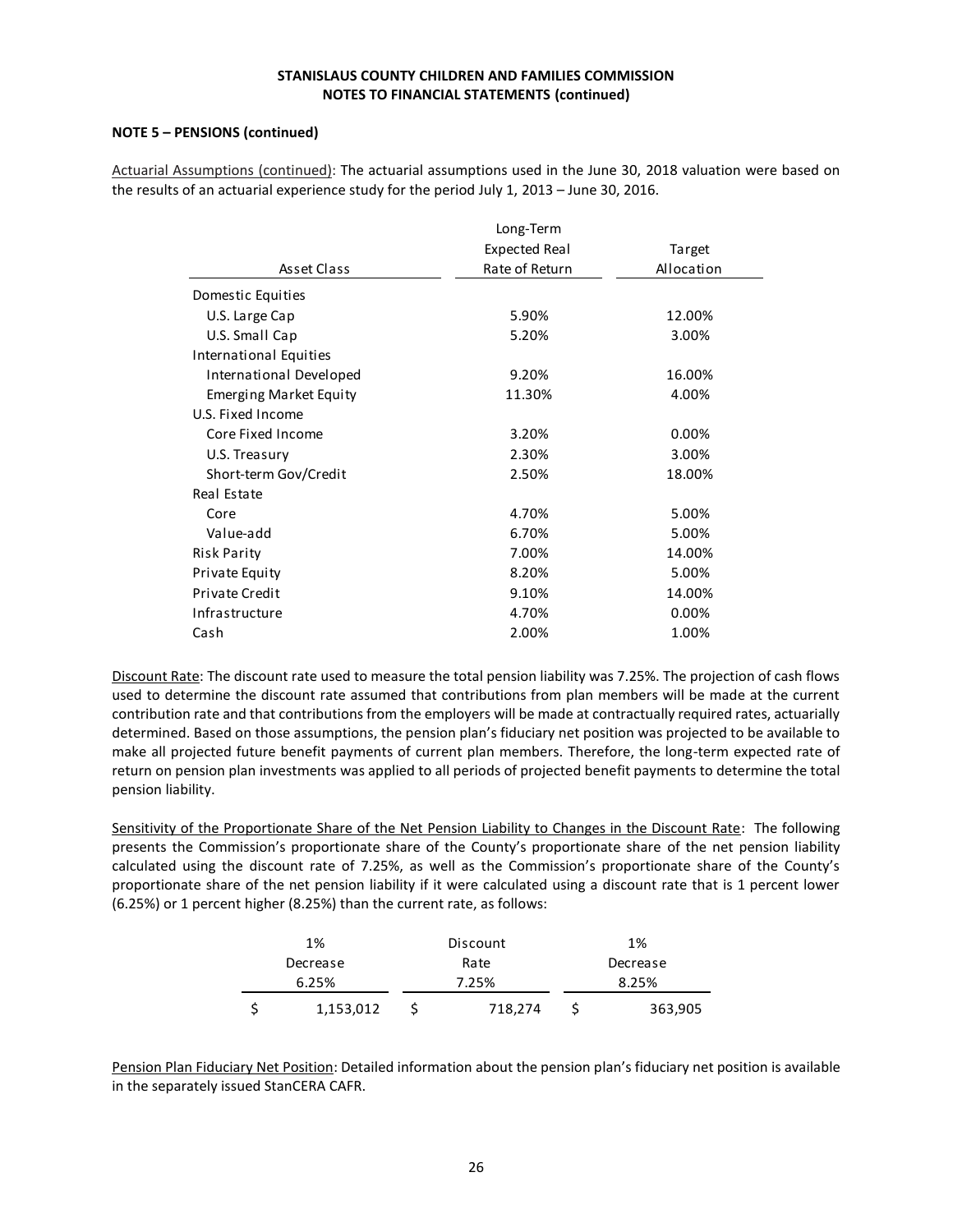## **NOTE 6 – FUND BALANCES**

In accordance with GASB Statement No. 54, fund balances are reserved for amounts that are not available for appropriation or are legally restricted by outside parties for a specific future use. Commitments of fund balance represent uses of funds for a specific purpose that require the Board of Commissioners action for initiation, modification, and removal. Assignment of fund balance represent management plans that are subject to change. Fund balances have been Committed for the following purposes:

- *Approved Contracts Not Yet Executed* represents amounts that the Commission has authorized and entered into an agreement, but the contract has not been executed.
- *Budget Reserve Account* represents an amount the Commission has established, as a contingency fund, of which no funds will be spent without prior Commission approval.
- *Contracts Approved and Executed* represents amounts that the Commission has authorized, entered into an agreement, and has been executed.

#### **NOTE 7 – RISK MANAGEMENT**

The Commission is exposed to various risks of loss related to torts, theft, damage or destruction of assets, errors and omissions, injuries to employees, employee's health and natural disasters. The Commission manages these various risks of loss by purchasing commercial insurance coverage. Their policy includes coverage for bodily injury, property damage, personal injury, automobile liability, directors' and officers' liability, public officials' errors and omissions, and non-owned and hired autos. In addition, the Commission maintains a workers' compensation insurance policy and a health benefits insurance package for its employees. Settlements have not exceeded covered amounts for the past three years.

Risk management expenditures during the fiscal year ended June 30, 2019 are as follows:

| General liability insurance        | 1,252  |
|------------------------------------|--------|
| Unemployment insurance             | 600    |
| Workers' compensation insurance    | 1,332  |
| Health insurance                   | 29,386 |
| Other insurance                    | 1,062  |
|                                    |        |
| Total Risk Management Expenditures | 33,632 |
|                                    |        |

#### **NOTE 8 – EVALUATION EXPENDITURES**

The Commission spent \$21,210 on program evaluation during the fiscal year ended June 30, 2019.

#### **NOTE 9 – RELATED PARTY TRANSACTIONS**

During the fiscal year ended June 30, 2019, the Commission paid the County, a related party, \$1,787,502 for the following costs: \$20,859 in accounting, legal, and administrative services and \$1,766,643 for program services. The Commission is a special revenue fund of the County as stated in Note 1.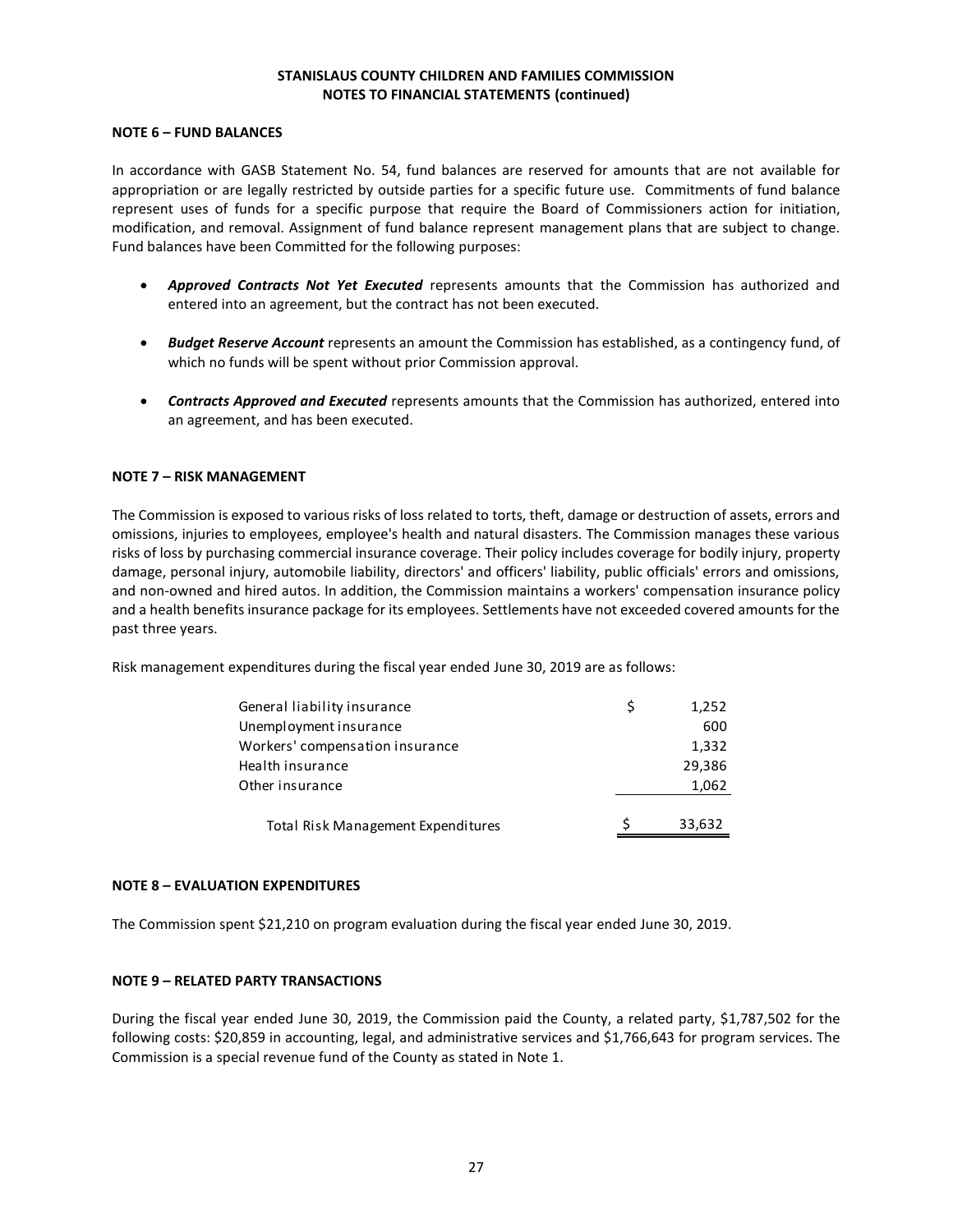## **NOTE 10 – ECONOMIC DEPENDENCY**

The Commission received the majority of its funding from taxes imposed by the California Tax and Revenue Code in correlation with Proposition 10 and Proposition 56. These codes impose additional taxes on the sale of cigarettes and tobacco products. The total amount of funding from the additional taxes was \$4,401,178, or 95.55%, of the total revenue for the year ending June 30, 2019. The Commission is thus subject to possible risk of reductions in services and/or closure due to potential future changes of the California Tax and Revenue Code.

## **NOTE 11 – COMMITMENTS AND CONTINGENCIES**

Operating Lease, Building: The Commission entered into a building lease agreement to house the operations of the Commission at 930 15th Street, Modesto, CA. The lease commenced on December 1, 2014, and will terminate on November 30, 2019. The lease has an option to renew for an additional three years at the end of the first lease period. Lease expense for the year ending June 30, 2019 was \$31,616.

Future minimum payments for the year ending June 30, 2020 are \$13,440.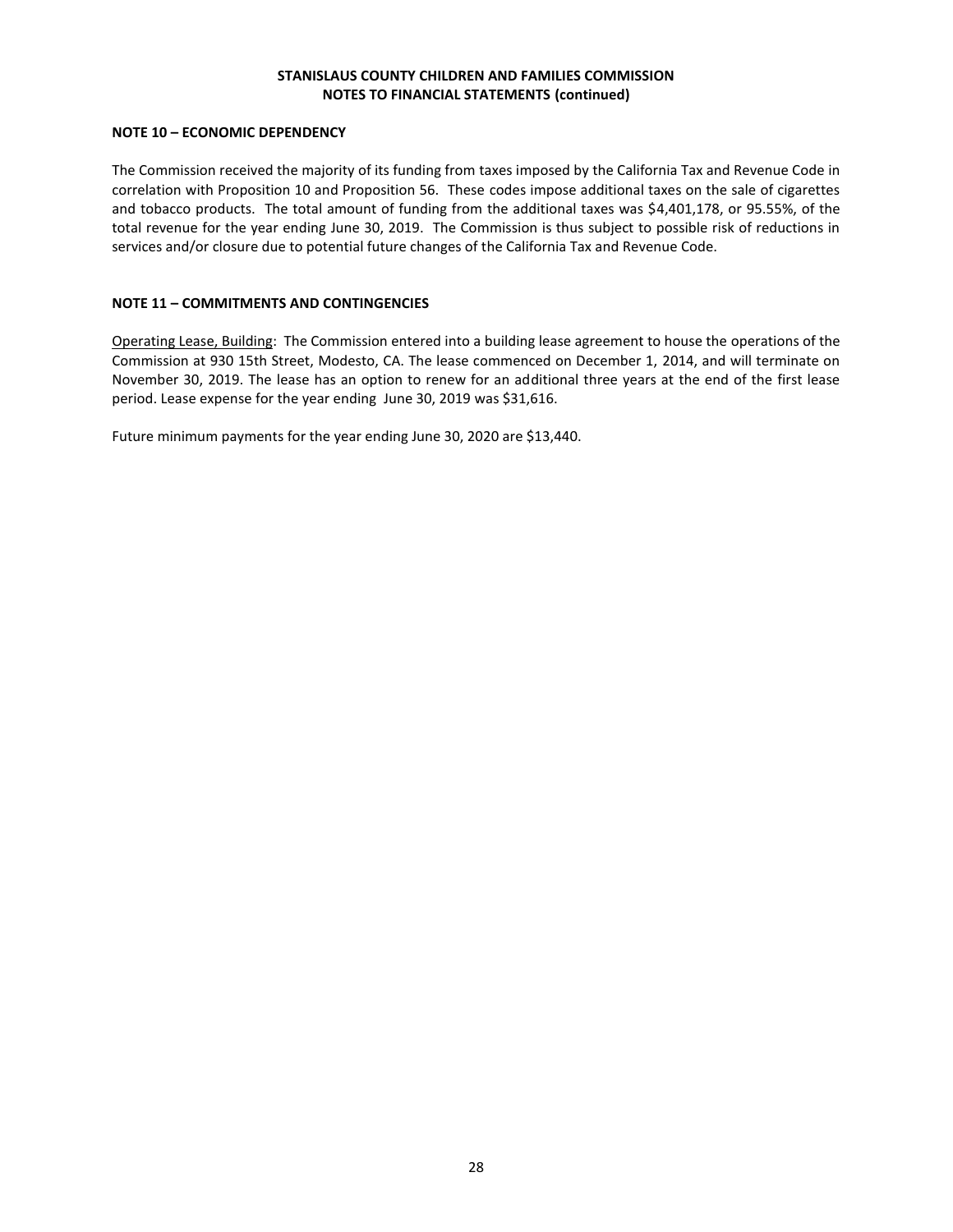# **STANISLAUS COUNTY CHILDREN AND FAMILIES COMMISSION**

(A Component Unit of the County of Stanislaus, California)

**REQUIRED SUPPLEMENTARY INFORMATION**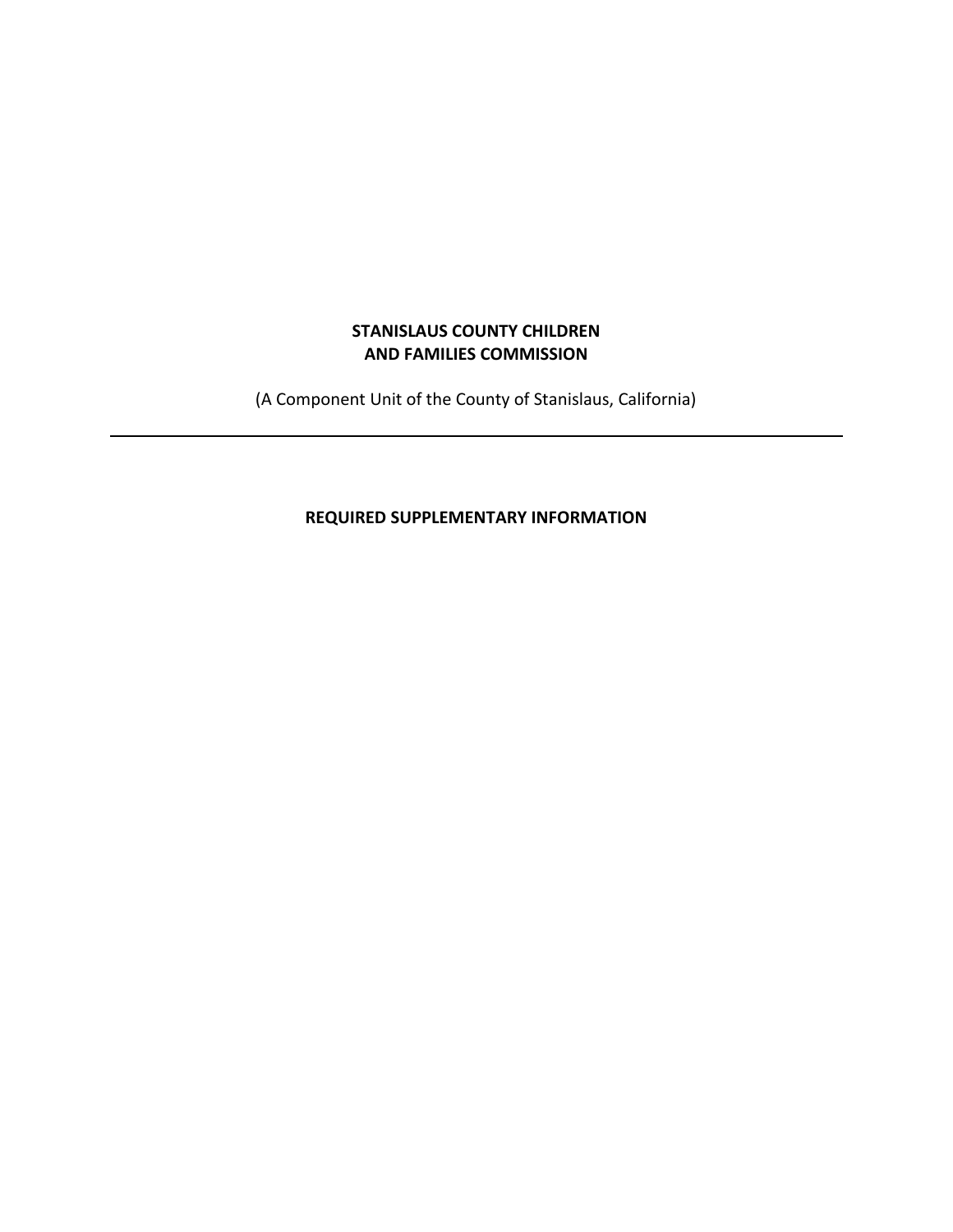# **STANISLAUS COUNTY CHILDREN AND FAMILIES COMMISSION SCHEDULE OF THE COMMISSION'S PROPORTIONATE SHARE OF THE COUNTY'S PROPORTIONATE SHARE OF THE NET PENSION LIABILITY FOR THE YEAR ENDED JUNE 30, 2019 LAST 10 YEARS\***

|                                                                                                                                                                      | 6/30/2018 |           | 6/30/2017 |           | 6/30/2016 |           |    | 6/30/2015 | 6/30/2014 |           |
|----------------------------------------------------------------------------------------------------------------------------------------------------------------------|-----------|-----------|-----------|-----------|-----------|-----------|----|-----------|-----------|-----------|
| Commission's proportion of the County's proportionate net pension<br>liability (asset)                                                                               |           | 0.1200%   |           | 0.12%     |           | 0.10%     |    | 0.10%     |           | 0.12%     |
| Commission's proportionate share of the County's proportionate net<br>pension liability (asset)                                                                      | \$        | 718,274   | Ś.        | 706,274   | Ś.        | 649,408   | Ś. | 291,028   | Ś.        | 281,849   |
| Commission's covered-employee payroll                                                                                                                                | \$        | 235,034   | Ś.        | 272,220   | Ś.        | 211,089   | S. | 263,665   | Ś.        | 268,299   |
| Commission's proportionate share of the County's proportionate net<br>pension liability (asset) as a percentage of its covered-employee payroll                      |           | 305.60%   |           | 259.45%   |           | 307.65%   |    | 110.38%   |           | 105.05%   |
| Plan fiduciary net position                                                                                                                                          | Ś.        | 2,284,110 | Ś.        | 2,117,088 | Ś.        | 1,769,244 | S. | 1,806,975 | S.        | 2,166,234 |
| Plan fiduciary net position as a percentage of the Commission's<br>proportionate share of the County's proportionate share of the total<br>pension liability (asset) |           | 76.70%    |           | 74.98%    |           | 70.63%    |    | 86.10%    |           | 88.49%    |

\* The pension schedules are required to show ten years of data and the additional years' information will be displayed as it becomes available.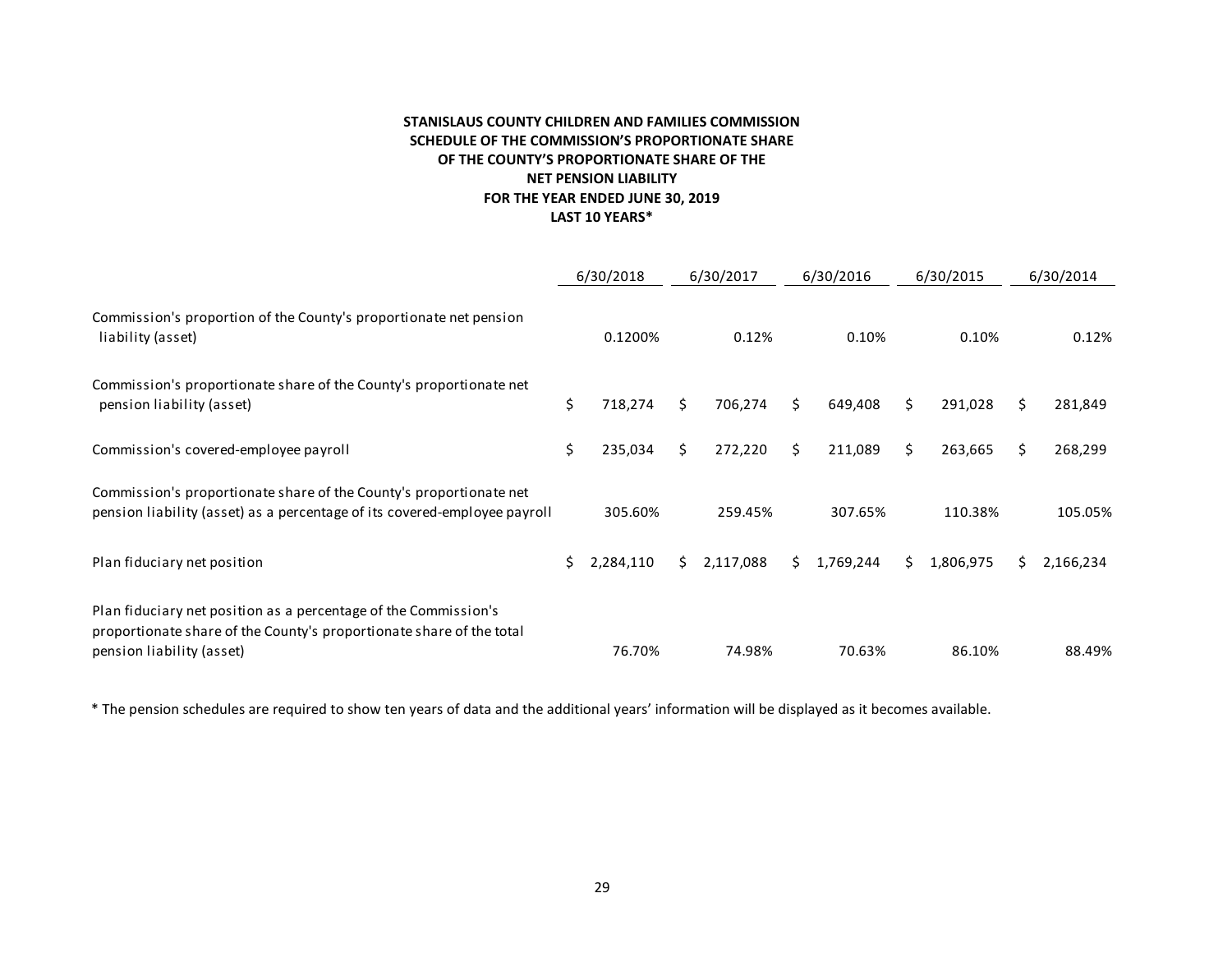# **STANISLAUS COUNTY CHILDREN AND FAMILIES COMMISSION SCHEDULE OF THE COMMISSION'S CONTRIBUTIONS FOR THE YEAR ENDED JUNE 30, 2019 LAST 10 YEARS\***

|                                                                                  | 6/30/2018       | 6/30/2017 |           |    | 6/30/2016 | 6/30/2015 |           | 6/30/2014    |  |
|----------------------------------------------------------------------------------|-----------------|-----------|-----------|----|-----------|-----------|-----------|--------------|--|
| Contractually Required Contribution<br>(Actuarially determined contribution)     | \$<br>56,535    | \$        | 66,908    | Ś  | 51,259    | Ś.        | 53,096    | \$<br>56,552 |  |
| Actual contributions                                                             | 82,251          |           | 66,649    |    | 51,349    |           | 52,809    | 56,328       |  |
| Contribution deficiency (excess)                                                 | \$<br>(25, 716) | \$        | 259       | \$ | (90)      | S         | 287       | \$<br>224    |  |
| Commission's covered-employee payroll                                            | \$235,034       |           | \$272,220 |    | \$211,089 |           | \$263,665 | \$268,299    |  |
| Actual contributions as a percentage of the<br>County's covered-employee payroll | 35.00%          |           | 24.48%    |    | 24.33%    |           | 20.03%    | 20.99%       |  |

\* The pension schedules are required to show ten years of data and the additional years' information will be displayed as it becomes available.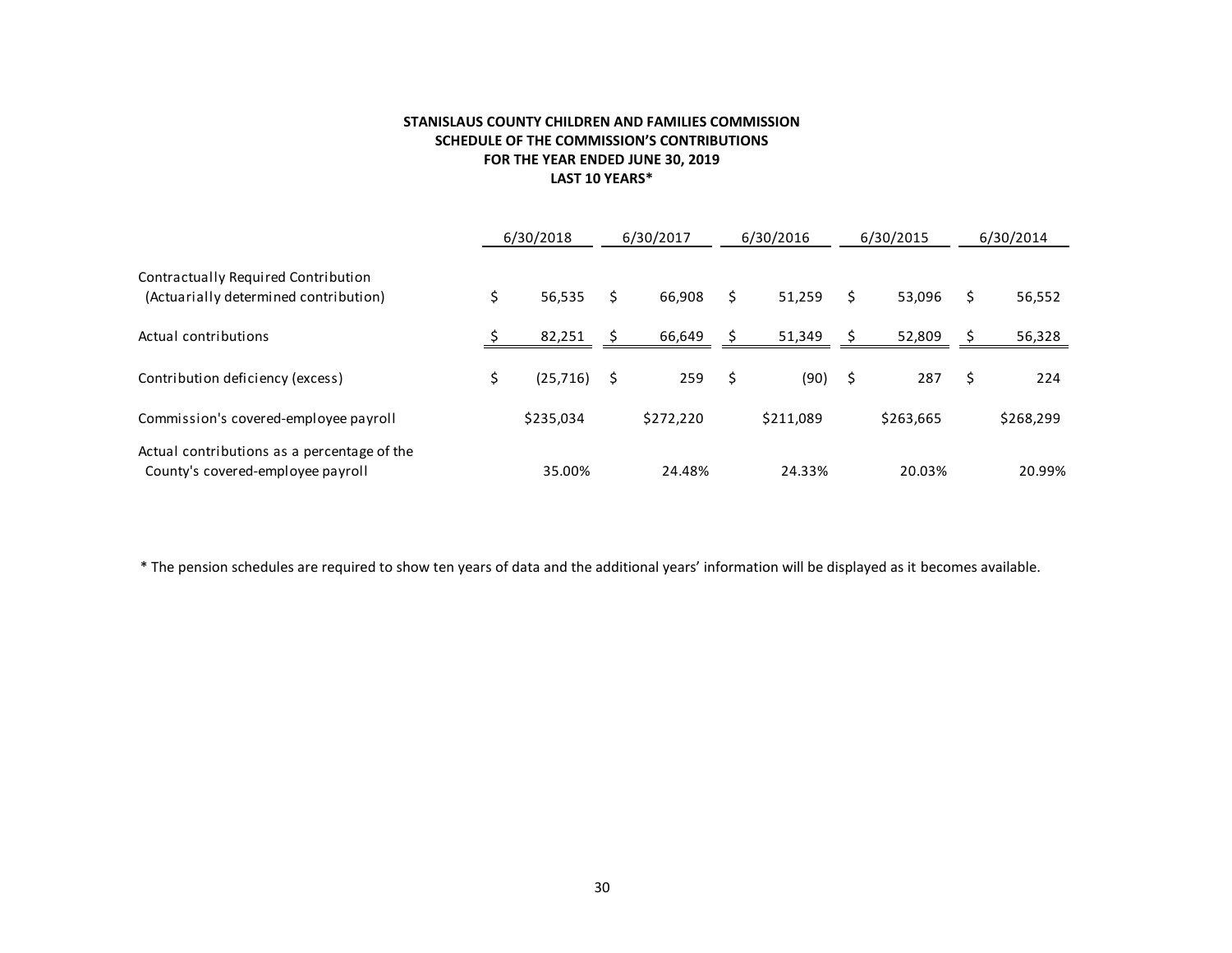# **STANISLAUS COUNTY CHILDREN AND FAMILIES COMMISSION**

(A Component Unit of the County of Stanislaus, California)

**OTHER REPORTS**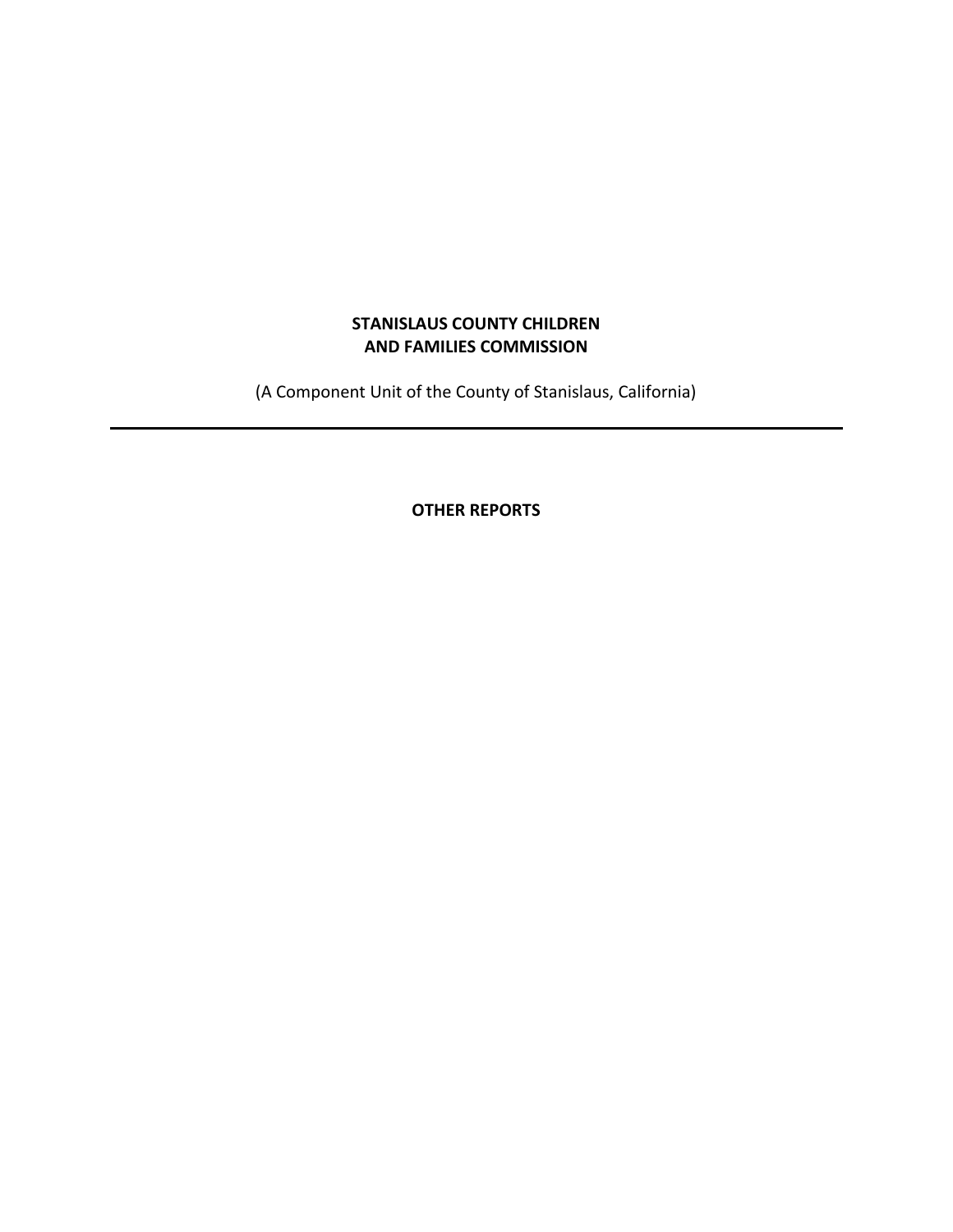

# **INDEPENDENT AUDITORS' REPORT ON INTERNAL CONTROL OVER FINANCIAL REPORTING AND ON COMPLIANCE AND OTHER MATTERS BASED ON AN AUDIT OF FINANCIAL STATEMENTS PERFORMED IN ACCORDANCE WITH**  *GOVERNMENT AUDITING STANDARDS*

To the Board of Commissioners Stanislaus County Children and Families Commission

We have audited, in accordance with the auditing standards generally accepted in the United States of America and the standards applicable to financial audits contained in *Government Auditing Standards* issued by the Comptroller General of the United States, the financial statements of the governmental activities and major fund of the Stanislaus County Children and Families Commission (the Commission), as of and for the year ended June 30, 2019, the related notes to the financial statements, and the respective budgetary comparison for the general fund, which collectively comprise the Commission's financial statements as listed in the table of contents, and have issued our report thereon dated October 7, 2019.

#### **Internal Control over Financial Reporting**

In planning and performing our audit of the financial statements, we considered the Commission's internal control over financial reporting (internal control) to determine the audit procedures that are appropriate in the circumstances for the purpose of expressing our opinions on the financial statements, but not for the purpose of expressing an opinion on the effectiveness of the Commission's internal control. Accordingly, we do not express an opinion on the effectiveness of the Commission's internal control.

A *deficiency in internal control* exists when the design or operation of a control does not allow management or employees, in the normal course of performing their assigned functions, to prevent, or detect and correct, misstatements on a timely basis. A *material weakness* is a deficiency, or a combination of deficiencies, in internal control, such that there is a reasonable possibility that a material misstatement of the entity's financial statements will not be prevented, or detected and corrected on a timely basis. A *significant deficiency* is a deficiency, or a combination of deficiencies, in internal control that is less severe than a material weakness, yet important enough to merit attention by those charged with governance.

Our consideration of internal control was for the limited purpose described in the first paragraph of this section and was not designed to identify all deficiencies in internal control that might be material weaknesses or, significant deficiencies. Given these limitations, during our audit we did not identify any deficiencies in internal control that we consider to be material weaknesses. However, material weaknesses may exist that have not been identified.

#### **Compliance and Other Matters**

As part of obtaining reasonable assurance about whether the Commission's financial statements are free from material misstatement, we performed tests of its compliance with certain provisions of laws, regulations, contracts, and grant agreements, noncompliance with which could have a direct and material effect on the determination of financial statement amounts. However, providing an opinion on compliance with those provisions was not an objective of our audit, and accordingly, we do not express such an opinion. The results of our tests disclosed no instances of noncompliance or other matters that are required to be reported under *Government Auditing Standards*.

**7473 N. INGRAM AVE., SUITE 102 FRESNO, CA 93711**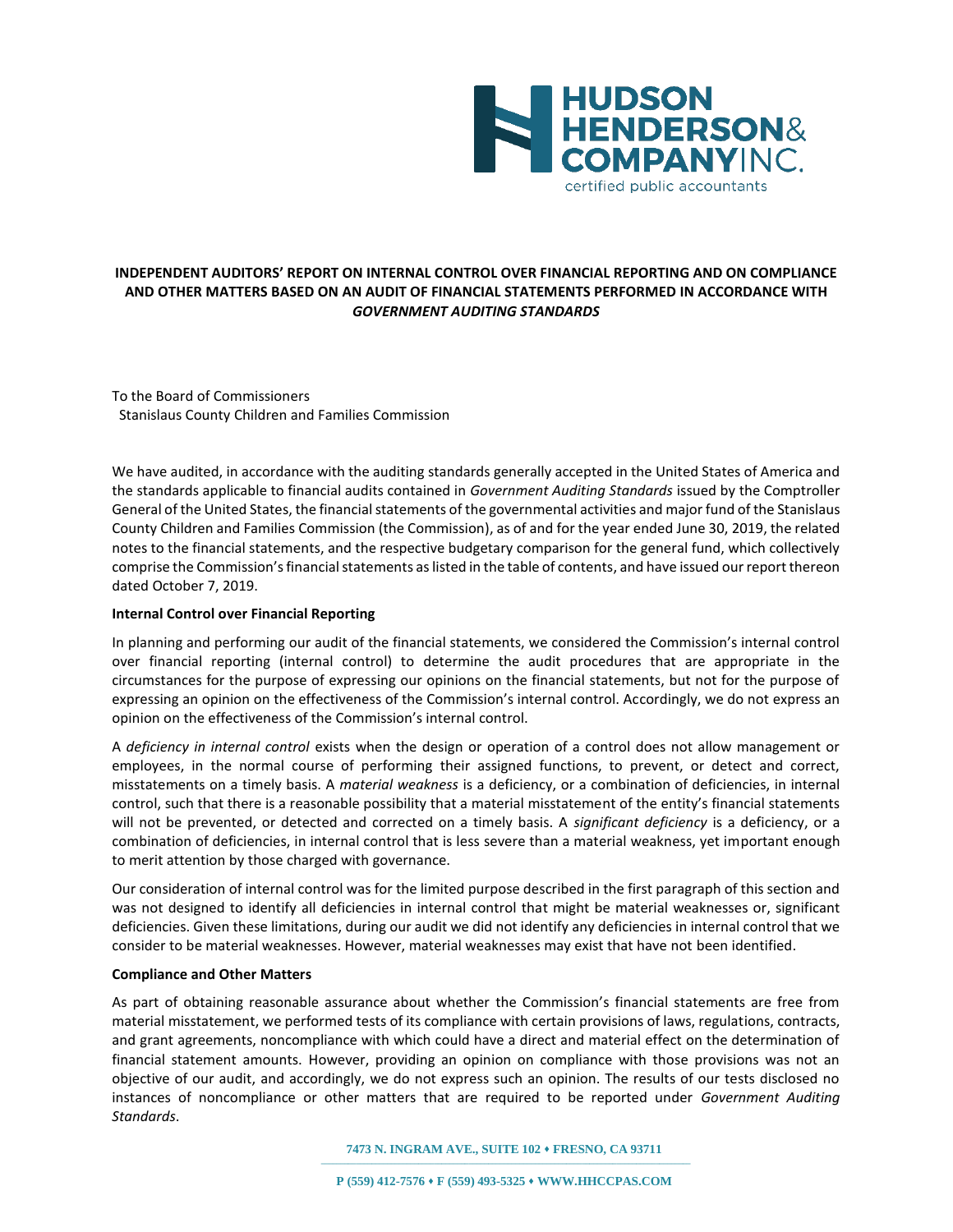#### **Purpose of this Report**

The purpose of this report is solely to describe the scope of our testing of internal control and compliance and the results of that testing, and not to provide an opinion on the effectiveness of the Commission's internal control or on compliance. This report is an integral part of an audit performed in accordance with *Government Auditing Standards* in considering the entity's internal control and compliance. Accordingly, this communication is not suitable for any other purpose.

HUDSON HENDERSON & COMPANY, INC.

Hudson Handerson & Company, Inc.

Fresno, California October 7, 2019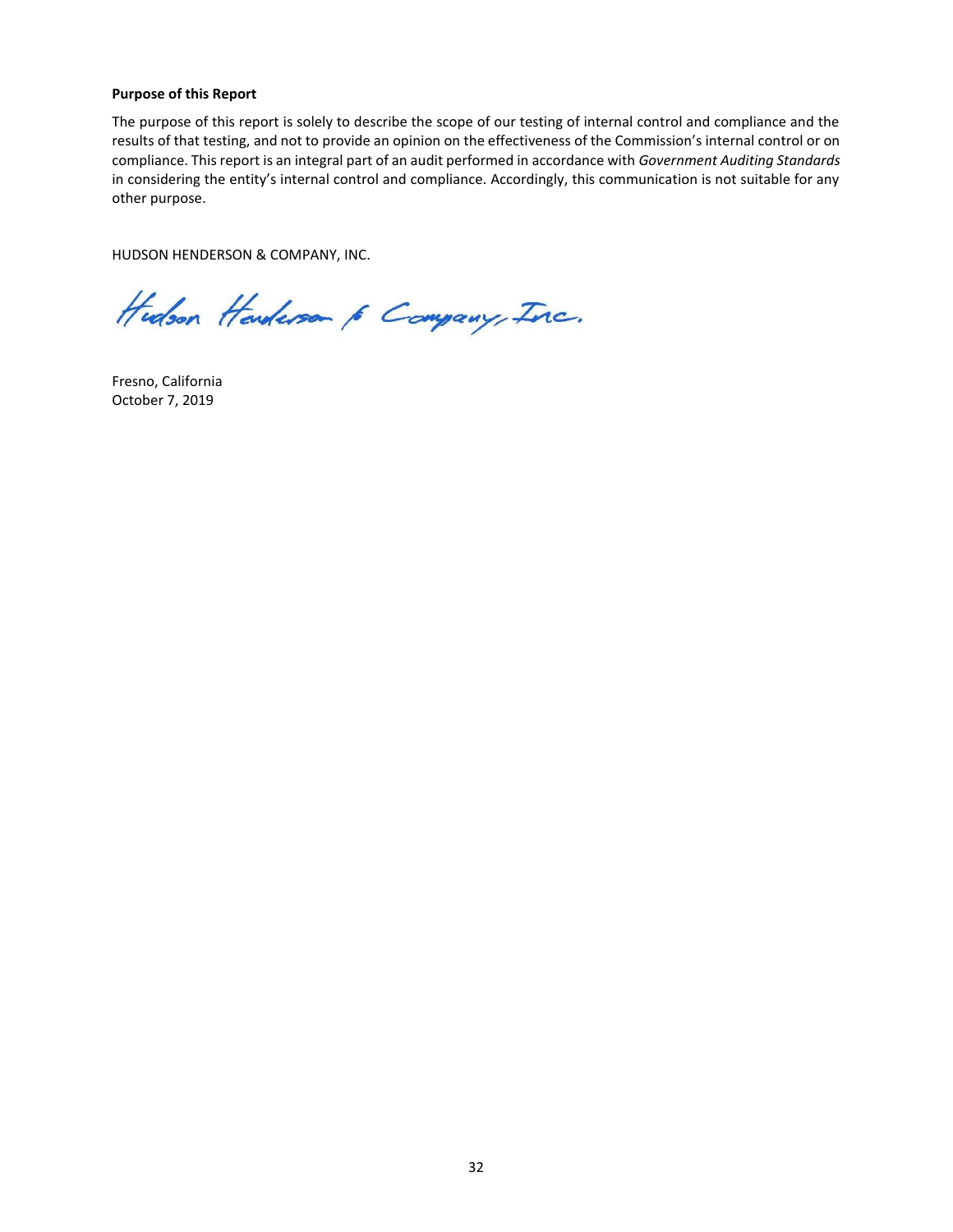

#### **INDEPENDENT AUDITORS' REPORT ON STATE COMPLIANCE**

To the Board of Commissioners Stanislaus County Children and Families Commission

#### **Compliance**

We have audited the Stanislaus County Children and Families Commission's (the Commission) compliance with the requirements specified in the State of California's *Standards and Procedures for Audits of Local Entities Administering the California Children and Families Act*, issued by the State Controller's Office, applicable to the Commission's statutory requirements identified below for the year ended June 30, 2019.

#### **Management's Responsibility**

Management is responsible for compliance with the requirements of the law and regulations applicable to the California Children and Families Act.

#### **Auditors' Responsibility**

Our responsibility is to express an opinion on the Commission's compliance with the requirements referred to above based on our audit. We conducted our audit of compliance in accordance with auditing standards generally accepted in the United States of America, the standards applicable to financial audits contained in *Government Auditing Standards* issued by the Comptroller General of the United States, and the State of California's *Standards and Procedures for Audits of Local Entities Administering the California Children and Families Act*, issued by the State Controller's Office. Those standards and the State of California's *Standards and Procedures for Audits of Local Entities Administering the California Children and Families Act* require that we plan and perform the audit to obtain reasonable assurance about whether noncompliance with the requirements referred to above that could have a direct and material effect on the statutory requirements listed below. An audit includes examining, on a test basis, evidence about the Commission's compliance with those requirements and performing such other procedures as we considered necessary in the circumstances.

We believe that our audit provides a reasonable basis for our opinion on compliance. However, our audit does not provide a legal determination of the Commission's compliance with those requirements. In connection with the audit referred to above, we selected and tested transactions and records to determine the Commission's compliance with the state laws and regulations applicable to the following items:

|                                              | Audit Guide | <b>Procedures</b> |
|----------------------------------------------|-------------|-------------------|
| Description                                  | Procedures  | Performed         |
|                                              |             |                   |
| Contracting and Procurement                  | 6           | Yes               |
| <b>Administrative Costs</b>                  | 3           | Yes               |
| Conflict-of-Interest                         | 3           | Yes               |
| County Ordinance                             | 4           | Yes               |
| Long-range Financial Plans                   | 2           | Yes               |
| <b>Financial Condition of the Commission</b> |             | Yes               |
| Program Evaluation                           | 3           | Yes               |
| Salaries and Benefit Policies                |             | Yes               |
|                                              |             |                   |

**7473 N. INGRAM AVE., SUITE 102 FRESNO, CA 93711**